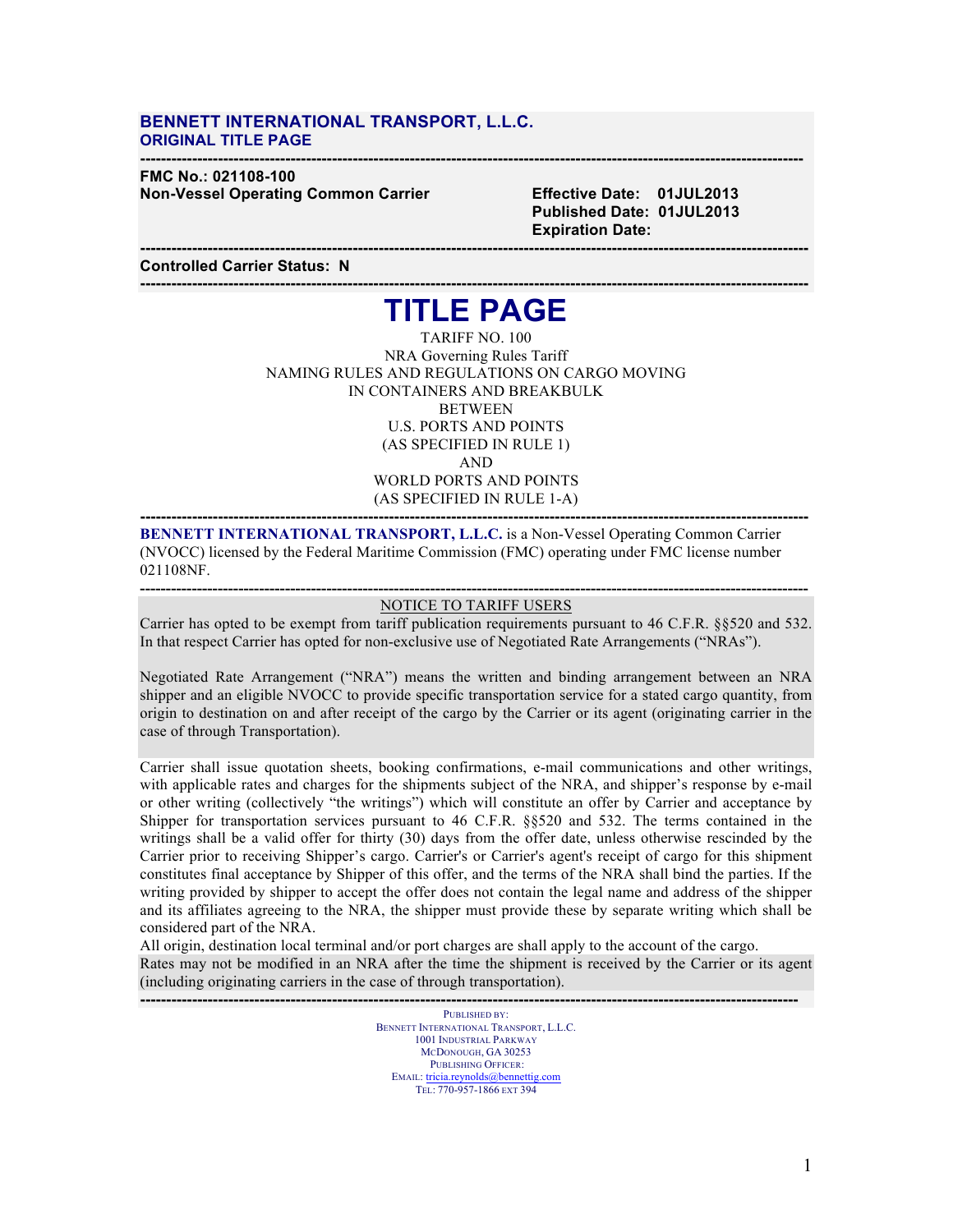### **TARIFF DETAILS**

| 021108-100                                                                 |
|----------------------------------------------------------------------------|
| <b>NRA GOVERNING RULES TARIFF</b>                                          |
| $01$ JUL 2013                                                              |
| None                                                                       |
| None                                                                       |
| 01JUL2013                                                                  |
| $\Omega$                                                                   |
| 01JUL2013                                                                  |
| 1.000KGS                                                                   |
| 1CBM                                                                       |
| <b>GOVERNING NRA RULES TARIFF</b>                                          |
| ALL INFORMATION CONTAINED IN THIS TARIFF IS TRUE, ACCURATE AND NO UNLAWFUL |
| ALTERATIONS ARE PERMITTED.                                                 |
|                                                                            |

| <b>ORGANIZATION INFORMATION</b> |                                                |  |
|---------------------------------|------------------------------------------------|--|
| NUMBER:                         | 021108-100                                     |  |
| NAME:                           | <b>BENNETT INTERNATIONAL TRANSPORT, L.L.C.</b> |  |
| TRADE NAME:                     |                                                |  |
| TYPE:                           | NON-VESSEL OPERATING COMMON CARRIER            |  |
| HDQ. COUNTRY:                   | USA.                                           |  |
| <b>HOME OFFICE:</b>             | 1001 MCDONOUGH GA 30253                        |  |
|                                 | MCDONOUGH GA 30252                             |  |
| PHONE:                          | 770-957-1866                                   |  |
| FAX:                            | 678-569-1268                                   |  |
| EMAIL:                          | Tricia.revnolds@bennettig.com                  |  |

 $\mathcal{L}_{\mathcal{A}}$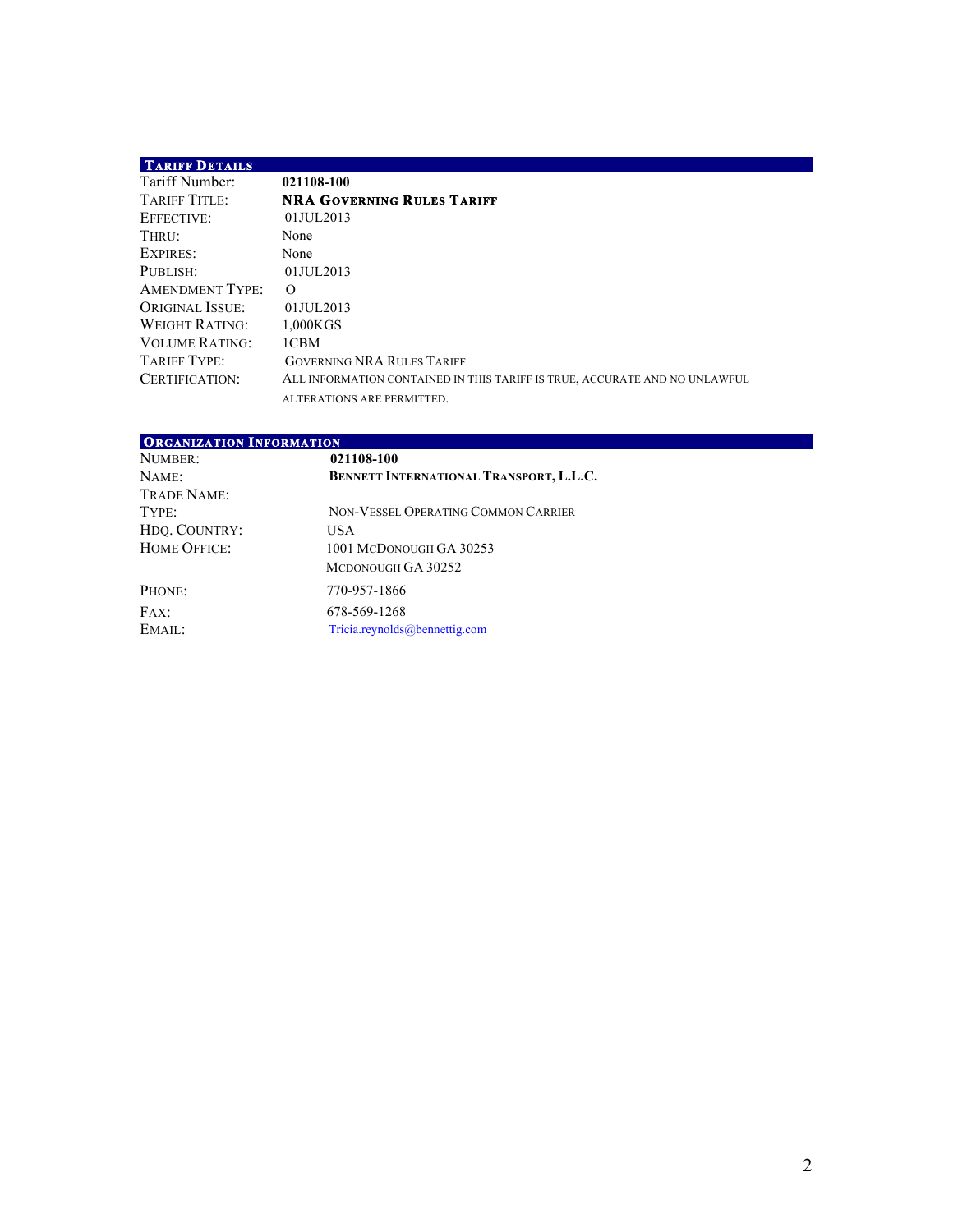**021108-100: BENNETT INTERNATIONAL TRANSPORT, L.L.C. NRA RULES TARIFF NO. 100 - Between (US and World) Amendment No.: O Table of Contents**

Effective: 01JUL2013 Thru: NONE Expires: NONE Publish: 01JUL2013

Trade Names utilized by Carrier Rule 1 – Scope Rule 1-A – Scope Rule 1-B – Intermodal Service Rule 2 – Notice to Tariff Users Rule 2A – Application of NRAs and Charges Rule 2-010 – Packing Requirements Rule 2-020 – Diversion by Carrier Rule 2-030 – Reserved Rule 2-040 – Container Capacity Rule 2-050 – Shipper Furnished Container Rule 2-060 – Measurement and Weight Rule 2-070 – Overweight Containers Rule 2-080 – Shipper's Load & Count Rule 2-090 – Diversion by Shipper or Consignee Rule 2-100 – Mixed Commodities Rule 2-110 – Restricted Articles Rule 2-120 – Freight All Kinds Rule 2-130 - Alternate Rate Service Levels; Economy, Regular, Premium Rule 2-140 – AES USA Export Shipments Rule 2-150 – Documentation Fee Rule 2-160 – AMS Charges Rule 2-170 – Submission Cargo Declaration Data Rule 2-180 – U.S. Customs Related Charges Rule 2-190 – FDA Prior Notice Rule 2-200 – Cargo Roll-Over Rule 2-210 – Free Time Detention/Demurrage/Storage Rule  $3$  – Rate applicability Rule 4 – Heavy Lift Rule 5 – Extra Length

Rule 6 – Minimum Bill of Lading Rule 7 – Payment of Freight Charges Rule  $8 -$  Bill of Lading Rule 9 – Freight Forwarder Compensation Rule 10 – Surcharges & Arbitraries Rule 11 – Minimum Quantity Rate Rule 12 – Ad Valorem Rule 13 – Transshipment Rule 14 – Co-Loading Rule 15 – Open Rates Rule 16 – Hazardous Cargo Rule 17 – Green Salted Hides Rule 18 – Returned Cargo Rule 19 – Shippers Request or Complaints Rule 20 – Overcharge Claims Rule 21 – Use of Carrier Equipment Rule 22 – Automobiles Rule 23 – Carrier Terminal Rules and Charges Rule 23-01 – Destination Terminal Handling Charge Rule 24 – NVOCC Bond and Process Agent Rule 25 – Certification of Shippers Status Rule 26 – Reserved for Future Use Rule 27 – Loyalty Contracts Rule 28 – Definitions Rule 29 – Abbreviations, Codes & Symbols Rule 30 – Access to Tariff Information Rule 31-200 – Reserved for Future Use Rule 201 – NVOCC Service Arrangements (NSA) Essential Terms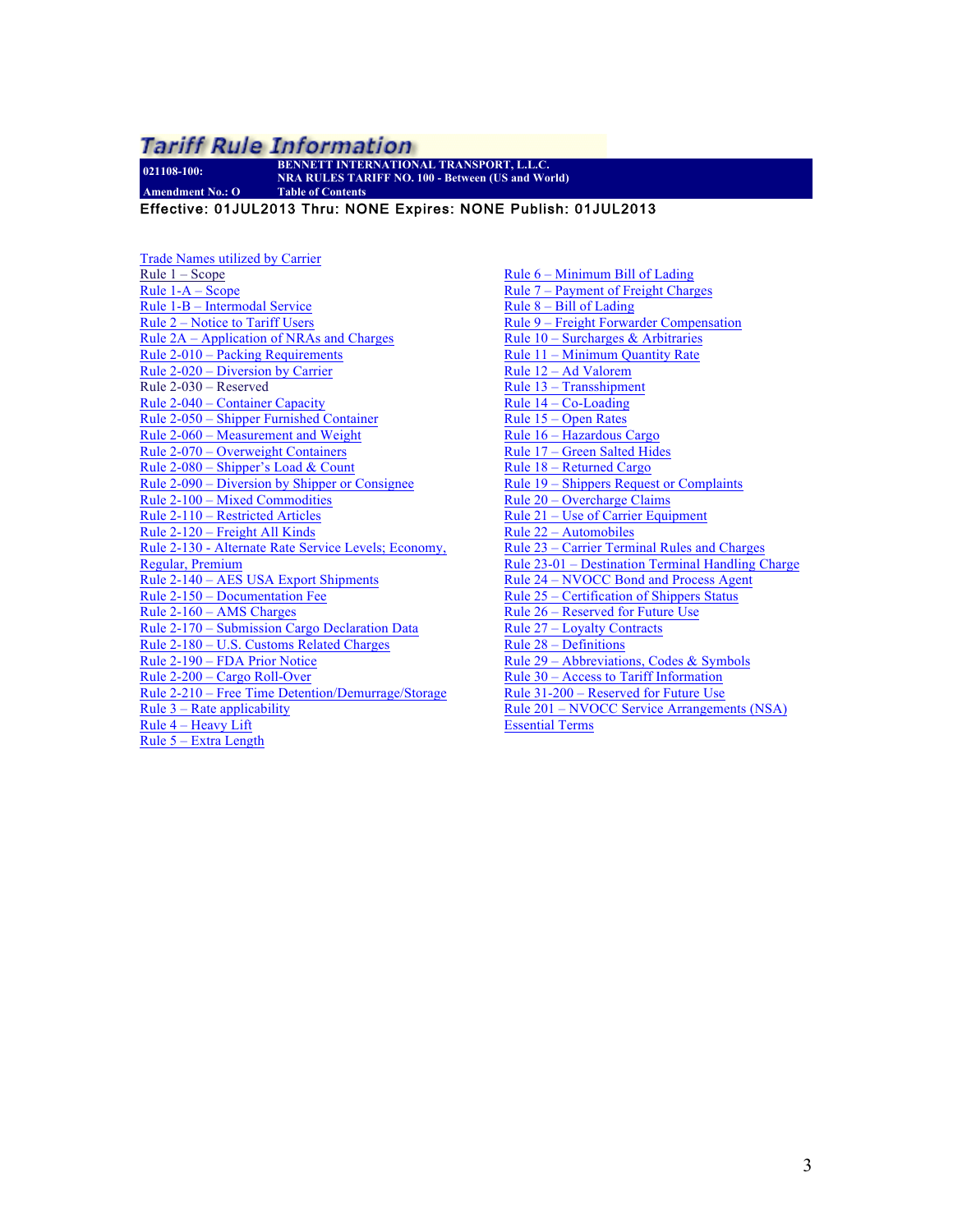**021108-100: BENNETT INTERNATIONAL TRANSPORT, L.L.C. NRA RULES TARIFF NO. 100 - Between (US and World) Amendment No.: O Rule 1: Scope**

#### Effective: 01JUL2013 Thru: NONE Expires: NONE Publish: 01JUL2013

Rules and regulations published herein apply between United States Atlantic, Gulf, Pacific and Great Lakes Ports, U.S. Territories and Possessions, U.S. Inland Points and Worldwide Ports and Points as specified in Rule 1.A of this tariff:

U.S. ATLANTIC BASE PORTS (ACBP) Baltimore, MD Boston, MA Charleston, SC Jacksonville, FL Miami, FL New York, NY Newark, NJ Norfolk VA Philadelphia, PA Savannah, GA Wilmington, NC U.S. GULF COAST BASE PORTS: (GCBP) Houston, TX New Orleans, LA Tampa, FL Mobile, AL U.S. PACIFIC COAST BASE PORTS: (PCBP) Los Angeles, CA Long Beach, CA Oakland, CA San Francisco, CA Portland, OR Seattle, WA Tacoma, WA GREAT LAKES BASE PORTS Includes Chicago, IL SUBSTITUTED SERVICE AND INTERMODAL SERVICE A. SUBSTITUTED SERVICE

This provision shall govern the transfer of cargo by trucking or other means of transportation at the expense of the Ocean Carrier. In no event shall any such transfer arrangements be such as to result directly or indirectly in any lessening or increasing of the cost or expense which the shipper would have borne had the shipment cleared through the port originally intended.

#### B. INTERMODAL SERVICE

Carrier will provide through intermodal service via all combinations of air, barge, motor and rail service. Intermodal Rates will be shown as single-factor through rates as specified in individual NRAs. Carrier's liability will be determined in accordance with the provisions indicated in their Bill of Lading (Rule 8

herein). Intermodal rates will apply via US Atlantic, Gulf or Pacific Coast Base Ports as specified in the individual NRA of this tariff. Intermodal rates will apply from locations specified in rule 1-B. RETURN TO TABLE OF CONTENT

### **Tariff Rule Information**

**021108-100: BENNETT INTERNATIONAL TRANSPORT, L.L.C. NRA RULES TARIFF NO. 100 - Between (US and World) Amendment No.: O**

**Worldwide Ports and Points** 

#### Effective: 01JUL2013 Thru: NONE Expires: NONE Publish: 01JUL2013

This tariff provides rules and regulations between USA Ports and Points, and Worldwide Ports and Points. NRAs between World Inland Points apply via Base Ports.

WORLDWIDE PORTS AND POINTS: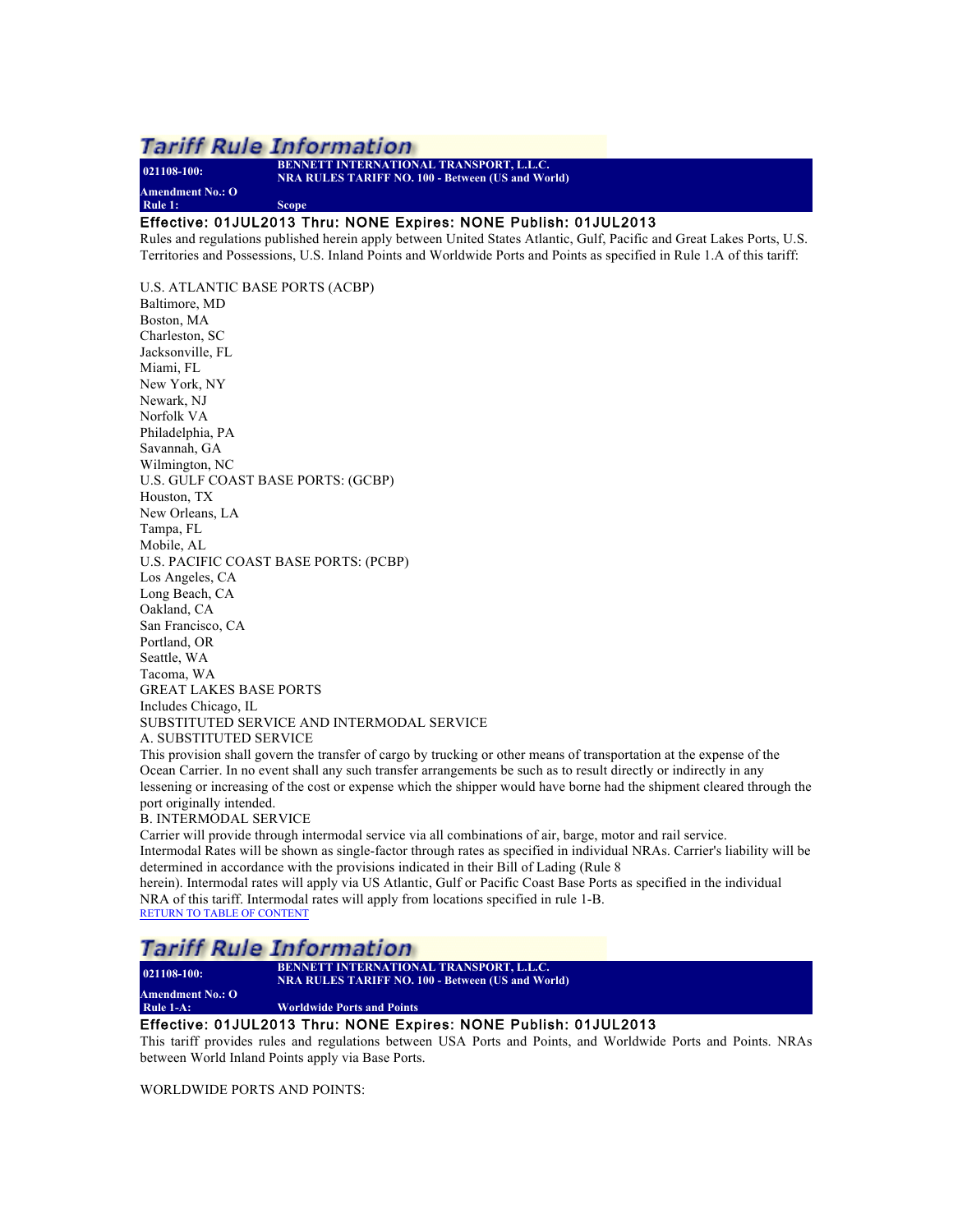Continent - Includes Ports in the Ghent/Hamburg Range and Inland Points Via such Ports.

France/Iberia - Includes Atlantic Coast Ports in France and Atlantic Coast Ports in Spain and Portugal and Inland Points Via such Ports.

United Kingdom - Includes Ports in England, Scotland, Wales, Northern Ireland and the Republic of Ireland and Inland Points Via such Ports.

Scandinavia - Includes Ports in Denmark, Iceland, Finland, Norway, Sweden, and Baltic Ports in the Kiel/Leningrad Range and Inland Points Via such Ports.

Mediterranean - Includes Ports in the Mediterranean Sea in the Gibraltar, Spain/Oran, Algeria Range, including Ports in the Adriatic, Agean and Black Seas and Islands therein, and Inland Points Via such Ports.

Morocco - Includes Mediterranean and Atlantic Ports in Morocco and Inland Points Via such Ports.

Africa - Includes West, South and East Africa Ports in the El Asiun/Berbera Range, exclusive of Berbera and including the Malagasy Republic and Inland Points Via such Ports.

Middle East - Includes Ports on the Red Sea, Gulf of Aden, Arabian Sea, Persian Gulf and the Gulf of Oman in the Berbera/Karachi Range inclusive of Berbera and exclusive of Karachi and Inland Points Via such Ports.

India/Burma - Includes Ports in the Karachi/Rangoon Range and those in Sri Lanka and Inland Points via such Ports.

Far East - Includes Ports in Japan, Hong Kong, Philippines, Taiwan, Korea, China, Kampuchea and Vietnam and Inland Points Via such Ports.

Russia - Includes All Ports in the Union of Soviet Socialist Republic not otherwise named above and Inland Points Via such Ports.

South China Sea - Includes Ports in Malaysia, Singapore and Thailand and Inland Points Via such Ports.

Indonesia - Includes Ports in Indonesia and Inland Points Via such Ports.

Australasia - Includes Ports in Australia, New Zealand, and South Pacific Islands, and Inland Points Via such Ports.

East Coast of Central America and Mexico - Includes East Coast Ports of Central America and Mexico in Mexico, Belize, Guatemala, Honduras, Nicaragua, Costa Rica and Panama and Inland Points Via such Ports.

East Coast of South America - Includes East Coast Ports of South America in Colombia, Guyana, Suriname, French Guiana, Brazil, Uruguay and Argentina and Inland Points Via such Ports.

West Coast of Central America and Mexico - Includes West Coast Ports of Central America in Mexico, Guatemala, El Salvador, Honduras, Nicaragua, Costa Rica and Panama and Inland Points Via such Ports.

West Coast of South America - Includes West Coast Ports of South America in Colombia, Ecuador, Peru and Chile and Inland Points Via such Ports.

Venezuela - Includes Ports in Venezuela and Inland Points Via such Ports.

Caribbean - Includes Ports in the Bahamas, Caymen Islands, Dominican Republic, Guadeloupe, Haiti, Jamaica, Leeward and Windward Islands, Martinique, Trinidad and Tobago, Turks and Caicos Islands and the Virgin Islands (British) and Inland Points Via such Ports.

Canada - Includes Ports in Canada and Inland Points Via such Ports. RETURN TO TABLE OF CONTENT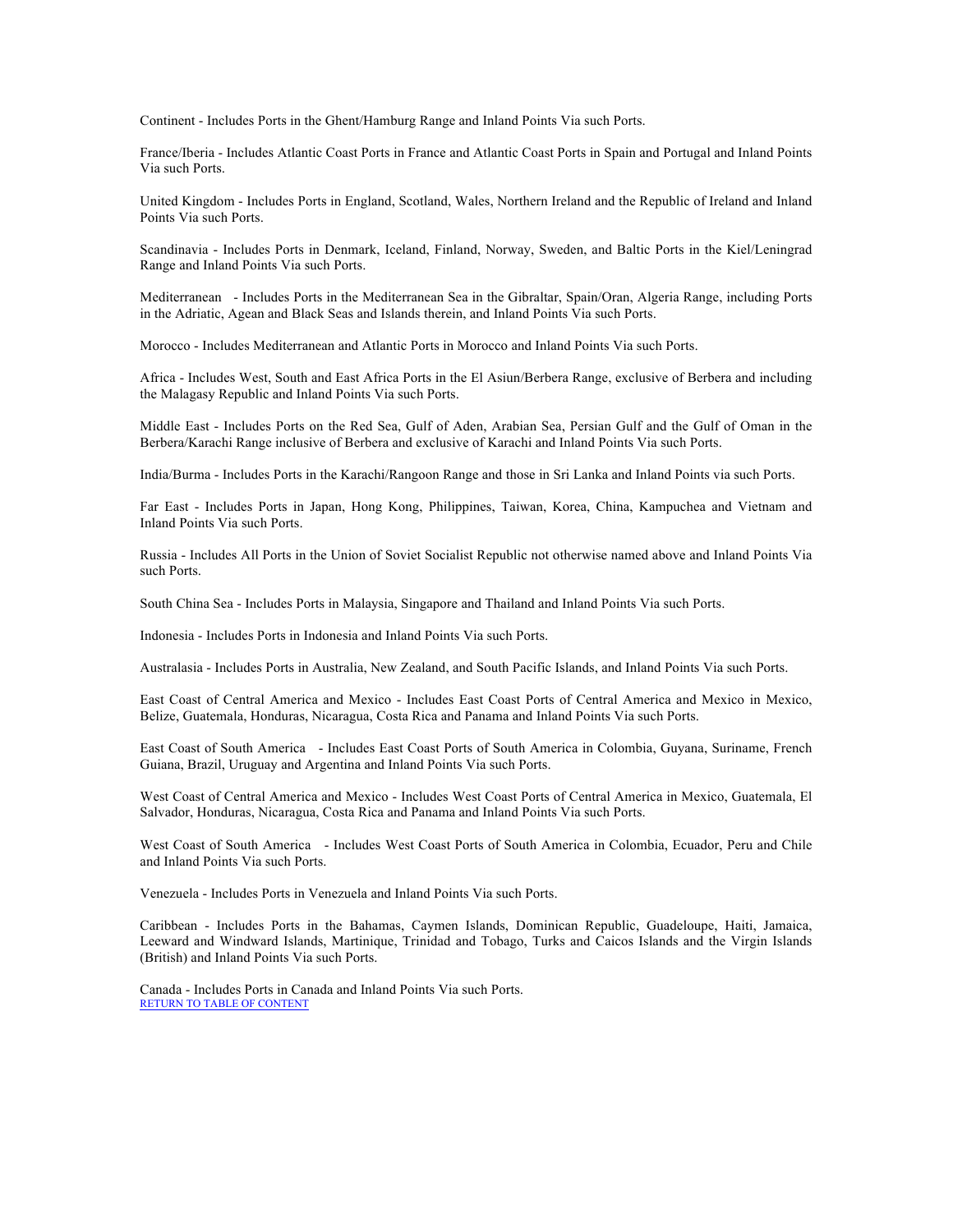**Amendment No.: O**

**021108-100: BENNETT INTERNATIONAL TRANSPORT, L.L.C. NRA RULES TARIFF NO. 100 - Between (US and World)**

**Rule 1-B: Intermodal Service**

#### Effective: 01JUL2013 Thru: NONE Expires: NONE Publish: 01JUL2013

Intermodals through rates are single-factor through rates and apply only from, to and via the ports and points specifically filed in the individual NRA.

RETURN TO TABLE OF CONTENT

### **Tariff Rule Information**

**021108-100: BENNETT INTERNATIONAL TRANSPORT, L.L.C. NRA RULES TARIFF NO. 100 - Between (US and World)**

**Amendment No.: O Rotice to Tariff Users** 

### Effective: 01JUL2013 Thru: NONE Expires: NONE Publish: 01JUL2013

a. Carrier has opted to be exempt from tariff publication requirements pursuant to 46 C.F.R. §520 and 532. In that respect Carrier has opted for non-exclusive use of Negotiated Rate Arrangements ("NRAs").

b. NVOCC NRA means the written and binding arrangement between an NRA shipper and eligible NVOCC to provide specific transportation service for a stated cargo quantity, from origin to destination on and after receipt of the cargo by the Carrier or its agent (originating carrier in the case of through Transportation).

c. Carrier's Rules are provided free of charge to Shipper at http://www.bennettig.com containing the terms and conditions governing the charges, classifications, rules, regulations and practices of Carrier.

d. Carrier shall issue quotation sheets, booking confirmations, e-mail communications and other writings, with applicable rates and charges for the shipments subject of the NRA, and shipper's response by e-mail or other writing (collectively "the writings") which will constitute an offer by Carrier and acceptance by Shipper for transportation services pursuant to 46 C.F.R. §520.13 and §532. The terms contained in the writings shall be a valid offer for thirty (30) days from the offer date, unless otherwise rescinded by the Carrier prior to receiving Shipper's cargo. Carrier reserves the right to extend the terms of the NRA. Carrier's or Carrier's agent's receipt of cargo for this shipment constitutes final acceptance by Shipper of this offer, and the terms of the NRA shall bind the parties. If the writing provided by shipper to accept the offer does not contain the legal name and address of the shipper and its affiliates agreeing to the NRA, the shipper must provide these by separate writing which shall be considered part of the NRA. e. Rates may not be modified in an NRA after the time the shipment is received by the Carrier or its agent

(including originating carriers in the case of through transportation).

f. All origin and destination local and terminal charges shall apply to the account of the cargo whether or not included in this Rules Tariff.

RETURN TO TABLE OF CONTENT

### Tariff Rule Information

**021108-100: BENNETT INTERNATIONAL TRANSPORT, L.L.C. NRA RULES TARIFF NO. 100 - Between (US and World) Amendment No.: O**

### **Application of NRAs and Charges**

#### Effective: 01JUL2013 Thru: NONE Expires: NONE Publish: 01JUL2013

NRAs apply from end of ship's tackle at Port of Loading to end of ship's tackle at Port of Discharge or From/To Inland Points at Origin/Destination To/From Port of Loading/Discharge and, unless otherwise specifically provided, do not include Lighterage, Terminal Handling, Wharfage or any other Accessorial Charges which are established by Customs of the Port, by Port or Local Tariffs or by U.S. Customs. Any Accessorial Charges which are assessed against the cargo will be for the account of the cargo, even if the Carrier is responsible for the collection thereof.

1. NRAs are stated in terms of U.S. Currency and apply per 1 Cubic Meter (M) or 1,000 Kilos (W), as indicated, whichever basis yields the greater revenue, except as otherwise specified. Where the word "Weight" or the letter "W" appears next to an article or commodity, weight rates are applicable without regard to measurement. Where the word "Measurement" or the letter "M" appears next to an article or commodity, measurement rates are applicable without regard to weight.

NRAs and other charges shall be based on the actual gross weight and/or overall measurement of each piece or package, except as otherwise provided.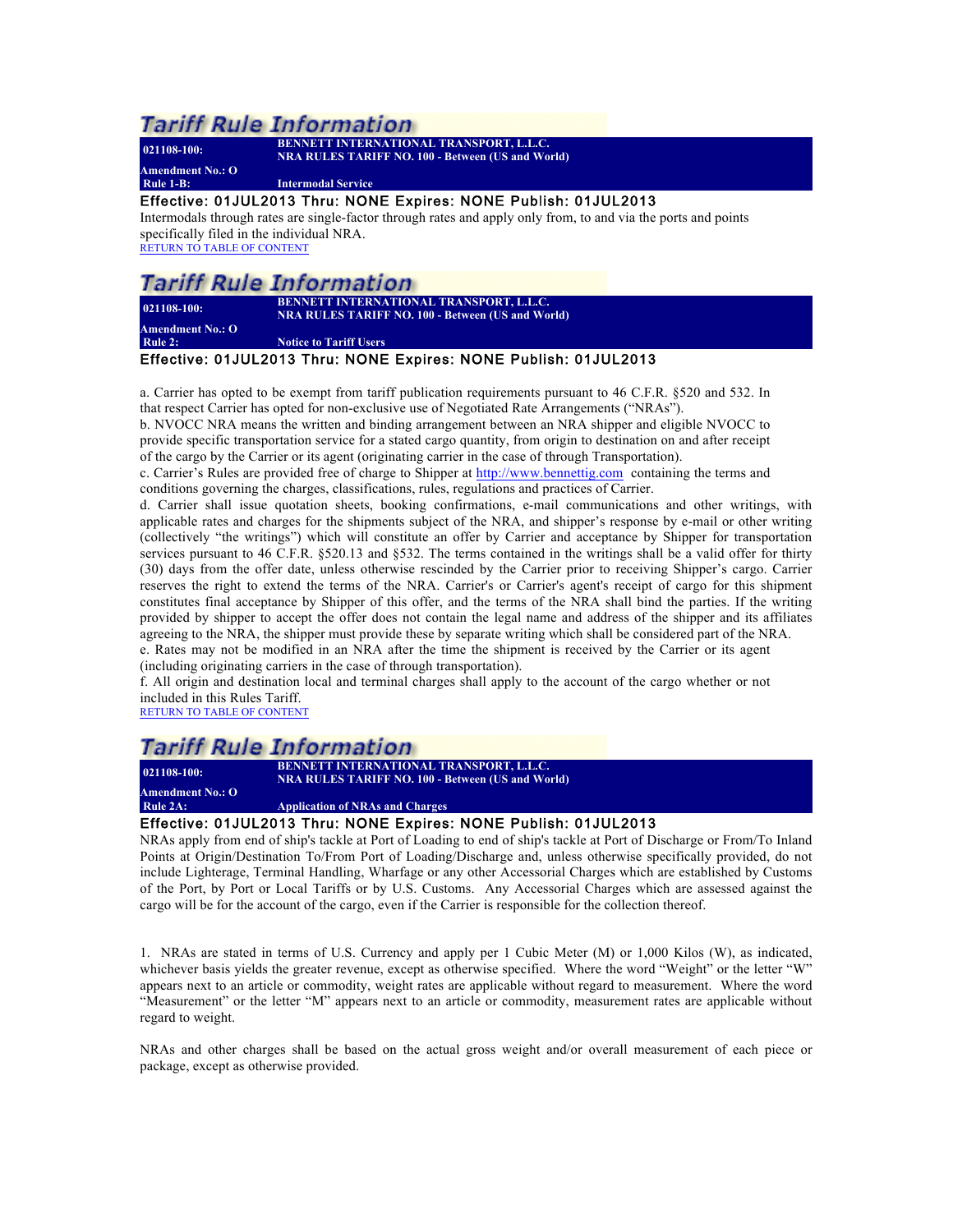NRAs indicated by W/M or WM are optional weight or measurement rates and the rate yielding the greater revenue will be charged.

2. Except as otherwise provided, all "Port" (i.e., Port-to-Port) rules published herein apply from/to places where the common carrier originates or terminates its actual ocean carriage of cargo. Tolls, Wharfage, Cost of Landing, and all other expenses beyond the port terminal area are for account of Owner, Shipper or Consignee of the cargo and all such expenses levied in the first instance against the Carrier will be billed in an equal amount to the Owner, Shipper, or Consignee of the Cargo.

NRAs are applicable from Inland Points which lie beyond port terminal areas. Such NRAs will be shown as singlefactor through NRAs.

Such NRAs shall be inclusive of all charges pertinent to the transportation of cargo (including intermediate but not Origin or Destination Terminal Charges) and not including Customs clearance assessments or Forwarding Charges, except as provided.

Alternatively, at shipper's request, carrier will arrange for inland transportation as shipper's agent. All associated costs will be for the account of the cargo. Overland carriers will be utilized on an availability of service basis and not restricted to any preferred Carriers, except as Ocean Carrier deems necessary to guarantee safe and efficient movement of said cargo. (See item 11, re: Advanced Charges.)

Carrier shall not be obligated to transport the goods in any particular type of container or by any particular Vessel, Train, Motor, Barge or Air Carrier, or in time for any particular market or otherwise than with reasonable dispatch. Selection of Water Carriers, Railways, Motor, Barge or Air Carrier used for all or any portion of the transportation of the goods shall be within the sole discretion of the Ocean Carrier.

3. NRAs do not include Marine Insurance, and no premiums for accout of shipper may be absorbed by the Carrier.

4. Trade names are not acceptable commodity descriptions and shippers are required to declare their commodity by its generally accepted generic or common name.

5. Except as otherwise provided, NRAs apply only to the commodity named.

6. Wherever NRAs are provided for articles named, the same NRA will also be applicable on parts of such articles where so described in the ocean bill of lading, except where specific NRA are provided for such parts.

7. FORCE MAJEURE CLAUSE: "Without prejudice to any rights or privileges of the Carrier's under covering Bills of Lading, dock receipts, or booking contracts or under applicable provisions of law, in the event of war, hostilities, warlike operations, embargoes, blockades, port congestion, strikes or labor disturbances, regulations of any governmental authority pertaining thereto or any other official interferences with commercial intercourse arising from the above conditions and affecting the Carrier's operations, the Carrier reserves the right to cancel any outstanding booking or contract in conformity with Federal Maritime Commission Regulations."

8. Any Tollage, Wharfage, Handling and/or other charges assessed against the cargo at Ports of Loading/Discharge shall be for the account of the cargo. Any Tollage, Wharfage, Handling and/or Charges at Port of Loading in connection with storage, handling and receipt of cargo before loading on the vessel shall be for the account of the cargo.

Any Additional Charges which may be imposed upon the cargo by Governmental Authorities shall be applied to the account of the cargo.

9. Types of service are provided in each individual NRA. 10. SERVICE OPTIONS: Service options are provided in each individual NRA.

#### 11. ADVANCED CHARGES

Advanced charges on bills of lading for collection from shipper/consignee will be accepted provided such charges do not exceed the amount of freight on the bill of lading, and provided they do not relate in any part to cargo cost and/or ocean freight thereon, but cover only carrying and other legitimate expenses from/to carrier's terminal at bill of lading origin/destination. Such charges accepted without carrier's responsibility and full risk is for the party requesting such advance.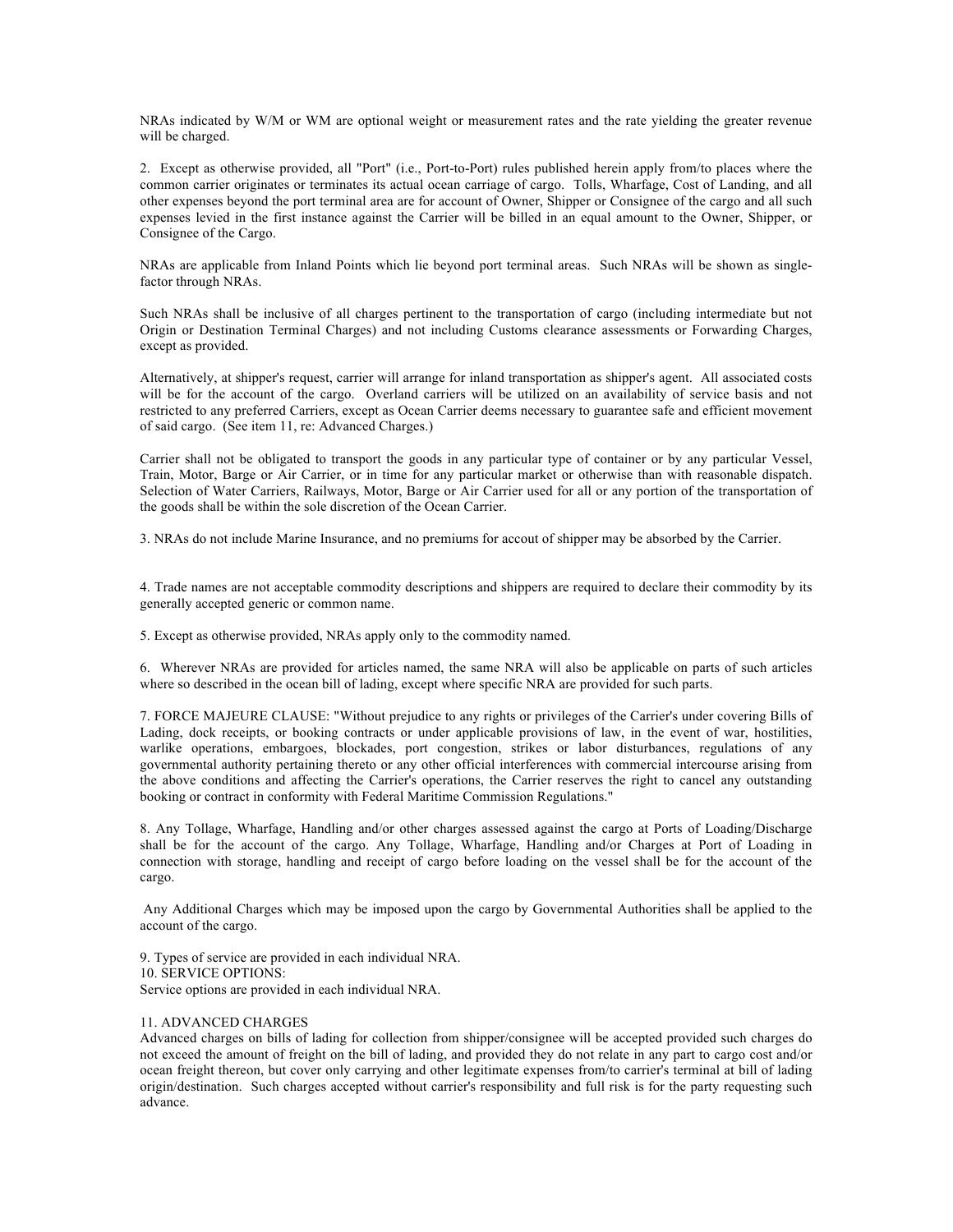**021108-100: BENNETT INTERNATIONAL TRANSPORT, L.L.C. NRA RULES TARIFF NO. 100 - Between (US and World)**

**Amendment No.: O Packing Requirements** 

#### Effective: 01JUL2013 Thru: NONE Expires: NONE Publish: 01JUL2013

MARKING OF FREIGHT

- 1. Except as otherwise provided herein, articles tendered for transportation will be refused for shipment unless in such condition and so prepared for shipment as to render transportation reasonably safe and practicable. Provisions for the shipment of articles not enclosed in containers does not obligate the Carrier to accept an article so offered for transportation when enclosure in a container is reasonable necessary for protection and safe transportation.
- 2. Each single carton, package or other separate article must be plainly and durably marked with the name and address of the shipper and the name and address of the consignee.

RETURN TO TABLE OF CONTENT

### **Tariff Rule Information**

| 021108-100:             | <b>BENNETT INTERNATIONAL TRANSPORT, L.L.C.</b><br><b>NRA RULES TARIFF NO. 100 - Between (US and World)</b> |
|-------------------------|------------------------------------------------------------------------------------------------------------|
| <b>Amendment No.: O</b> |                                                                                                            |
| <b>Rule 2-020:</b>      | <b>Diversion By Carrier</b>                                                                                |
|                         | Effective: 01JUL2013 Thru: NONE Expires: NONE Publish: 01JUL2013                                           |

When the Ocean Carrier discharges cargo at a terminal port other than the port named in the ocean bill of lading, the ocean carrier may arrange, at its option, for movement via rail, truck or water, of the shipment from the port of actual discharge only as indicated hereunder:

1. To ocean carrier's terminal (motor, rail or water), at port of destination declared on the bill of lading at the expense of the ocean carrier. Carrier may, at their convenience, deliver cargo to ports en-route between Carrier discharging terminal and carrier's delivery terminal provided the NRAs are already provided for such destinations in individual commodity items.

2. The ocean carrier may forward cargo direct to a point designated by the consignee, provided the consignee pays the cost which he would normally have incurred either by rail, truck or water, to such point if the cargo has been discharged at the terminal port named in the ocean bill of lading within any commercial zone, such payment by the consignee shall be the cost he would normally have incurred to such point of delivery.

NOTE: In the event of cargo being discharged at carrier's convenience at a port other than the port of destination named in the bill of lading, the NRA applicable to the port of destination named in the bill of lading shall be assessed. In no event shall any such transfer or arrangements under which it is performed by such as to result directly or indirectly in any lessening or would have borne had the shipment cleared through the port originally intended. RETURN TO TABLE OF CONTENT

### Tariff Rule Information

| $021108 - 100$ :      | BENNETT INTERNATIONAL TRANSPORT, L.L.C.<br><b>NRA RULES TARIFF NO. 100 - Between (US and World)</b> |
|-----------------------|-----------------------------------------------------------------------------------------------------|
| Amendment No.: O      |                                                                                                     |
| <b>Rule 2-030:</b>    | <b>Reserved for Future Use</b>                                                                      |
|                       | Effective: 01JUL2013 Thru: NONE Expires: NONE Publish: 01JUL2013                                    |
|                       | <b>RETURN TO TABLE OF CONTENT</b>                                                                   |
|                       | Tariff Rule Information                                                                             |
| $021108 - 100$ :      | <b>BENNETT INTERNATIONAL TRANSPORT, L.L.C.</b>                                                      |
|                       | <b>NRA RULES TARIFF NO. 100 - Between (US and World)</b>                                            |
| <b>Amendment No.:</b> |                                                                                                     |
| 0                     |                                                                                                     |
| <b>Rule 2-040:</b>    | <b>Container Capacity</b>                                                                           |

**Effective: 01JUL2013 Thru: NONE Expires: NONE Publish: 01JUL2013**

Containers sizes, types, temperatures and service types are indicated in each individual NRA. RETURN TO TABLE OF CONTENT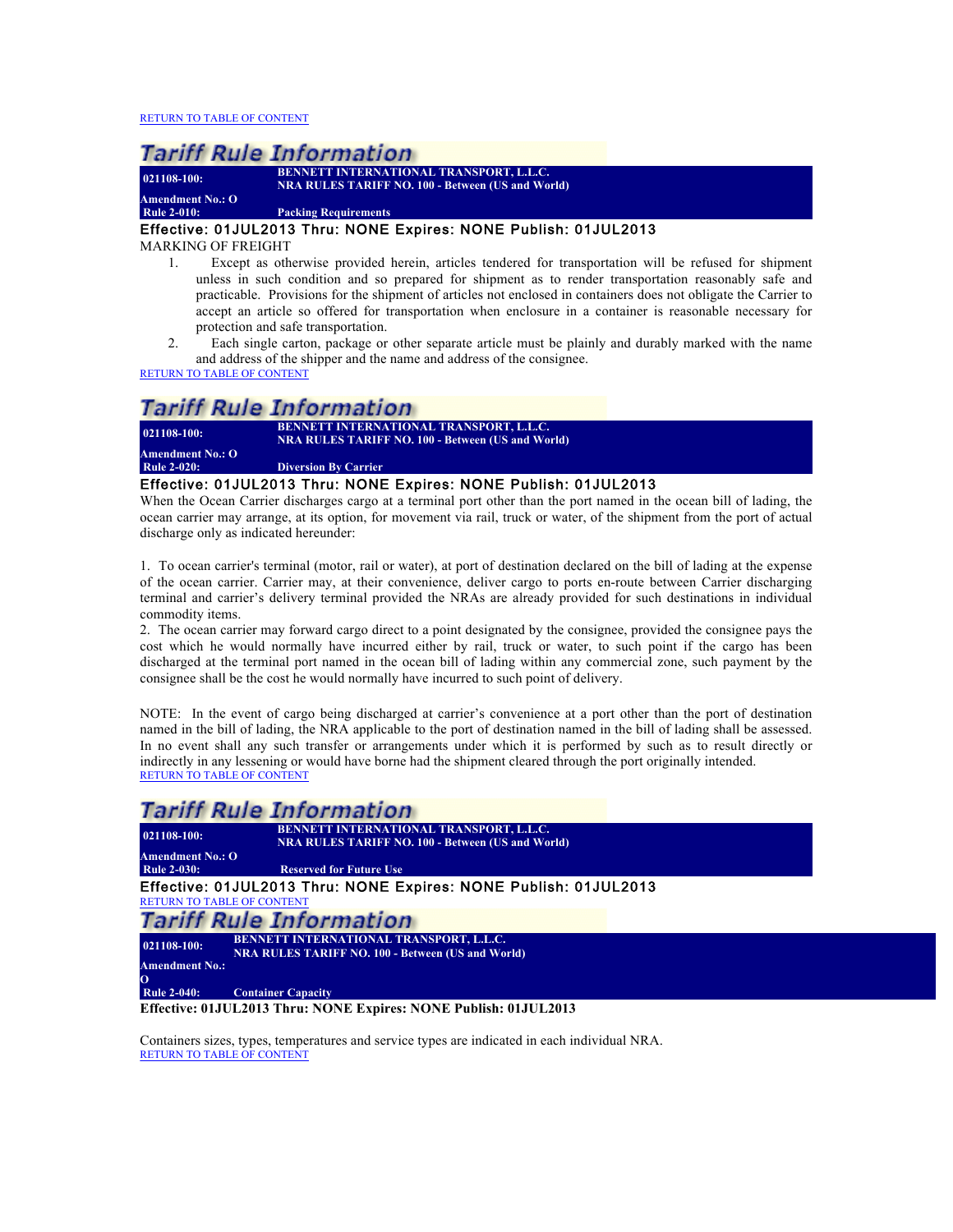**021108-100: BENNETT INTERNATIONAL TRANSPORT, L.L.C. NRA RULES TARIFF NO. 100 - Between (US and World) Amendment No.:** 

#### **Rule 2-050: Shipper Furnished Containers**

#### Effective: 01JUL2013 Thru: NONE Expires: NONE Publish: 01JUL2013

In lieu of the carrier furnished containers, shippers may offer cargo for ocean transportation in shipper furnished containers only if specified in the individual NRA. When shipper furnished containers are utilized the underlying Carrier's rules, authorization and charges shall apply and stipulated in the individual NRA. RETURN TO TABLE OF CONTENT

### *Tariff Rule Information*

**021108-100: BENNETT INTERNATIONAL TRANSPORT, L.L.C. NRA RULES TARIFF NO. 100 - Between (US and World)**

**Amendment No.: O Measurement And Weight** 

#### Effective: 01JUL2013 Thru: NONE Expires: NONE Publish: 01JUL2013

Tariff reference to "W" and "M" signify 1,000 kilos and 1 cubic meter respectively. Whenever freight charges are assessed on a W/M "weight or measurement" basis or where rates are provided on both a "W" and "M" basis, the freight charges will be computed on the gross weight or the overall measurement of the pieces or packages, whichever computation produces the greater revenue to the Carrier.

1. All packages will be measured in CENTIMETRES and weight in KILOGRAMMES.

2. Rounding off- Dimensions

Where parts of centimeter occur in dimensions, such parts below 0.5 cm. are to be ignored, and those of 0.5 cm. And over are to be rounded off to the centimeter above.

3. Calculating Cubic Measurements

The three dimensions in centimeters (rounded off in accordance with (2)) are to be multiplied together to produce the cube of one package or piece in cubic meters to six decimals.

In case of a single package the decimals are to be rounded off at the second decimal, i.e., if the third decimal is below 5 the second decimal remains unaltered; if the third decimal is 5 or higher the second decimal is to be adjusted upwards. In the case of multiple packages of like dimensions the cube on one package to six decimals is to be multiplied by the number of packages and the total cube is then to be rounded off to two decimals under the foregoing procedure. 4. OFFICIAL MEASURERS AND WEIGHERS

The straight loaded shipments of consolidator Cargo, stuffed at Carrier's nominated off dock CY locations, does not require measuring/weighing for purposes of confirming volume/weight of cargo. For such shipments, however, there must be a certificate from an officially appointed Sworn Measurer to confirm the exact location at which the shipment was stuffed into the container.

#### 5. MISDESCRIPTION, UNDERWEIGHTS AND UNDERMEASUREMENT

A. The carrier at loading port will assess freight on the shipments on the basis of the gross weights and/or measurements declared or deemed to have been declared by Shippers. Such assessment is subject to the terms and conditions of the carrier's Bill of Lading. Notwithstanding the foregoing, carrier may arrange at the port/point of destination for the verification of the description, measurement or weights of all such shipments as they, at their sole discretion, may decide and in all such cases the description, measurements or weights so obtained shall be used for determining the correct amount of freight which has to be paid and expense incurred should be for account of cargo.

B. If the gross weights and/or measurements declared by the Shippers are less than those ascertained and if the Shippers, by notification to the Carrier, within seven (7) days of the vessels sailing from port of loading or the consignees, by notification to the Carrier prior to the shipment leaving the custody of the Carrier, maintain that the gross weights and/or measurements stated by them are correct, freight shall be assessed provisionally on the controllers' figures and subsequently adjusted, if necessary, after an outturn reweighing and/or re-measuring. If such outturn reweighting, re-measuring and/or resurveying shows that the gross weights, measurements and/or description were understated and/or misdeclared by the Shippers, re-measuring and/or resurveying shall be for the account of the cargo. RETURN TO TABLE OF CONTENT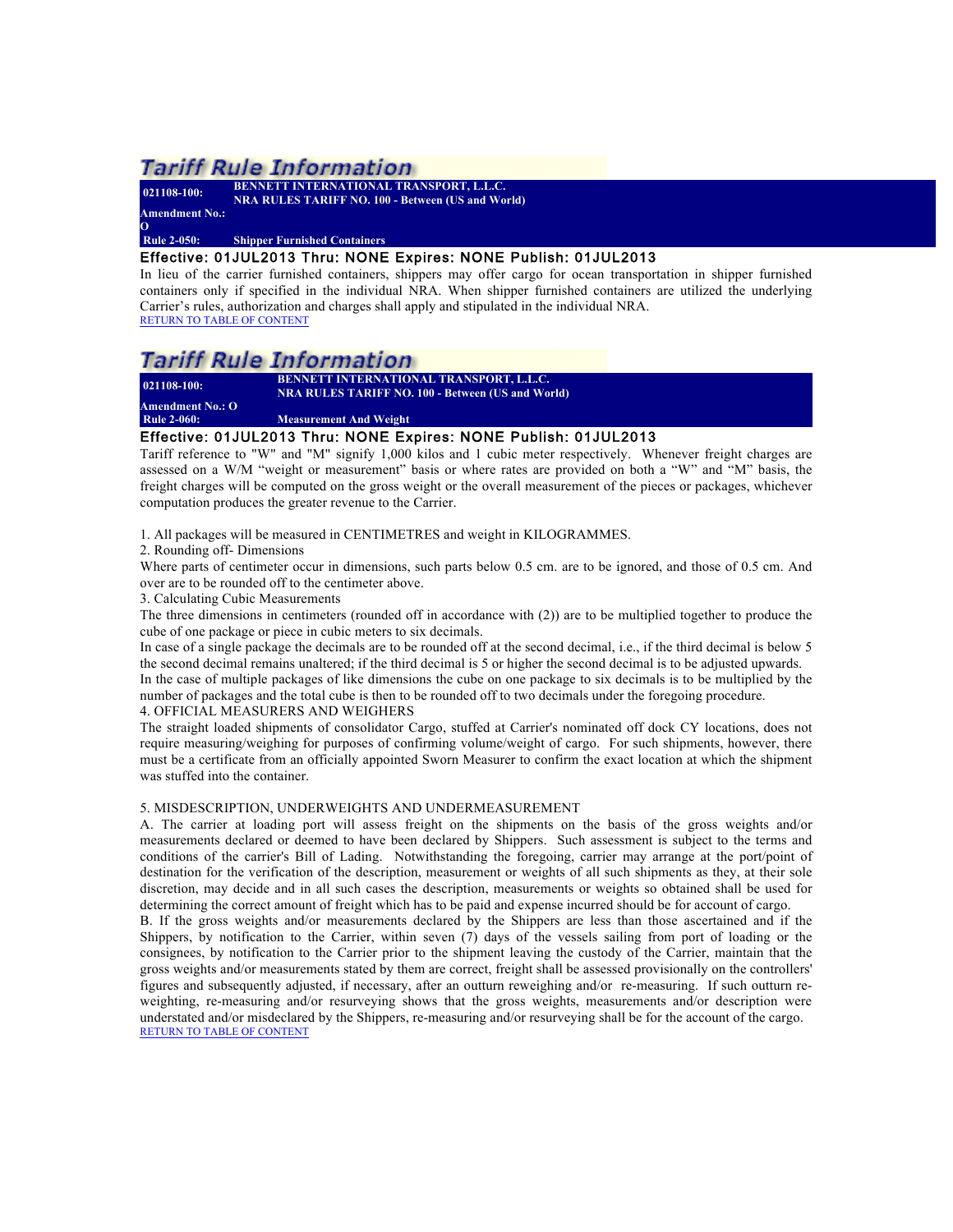**Amendment No.: O**

**021108-100: BENNETT INTERNATIONAL TRANSPORT, L.L.C. NRA RULES TARIFF NO. 100 - Between (US and World)**

*<u>Overweight Containers</u>* 

Effective: 01JUL2013 Thru: NONE Expires: NONE Publish: 01JUL2013

Shipper/Consignee for CY origin shipments shall be jointly severally and absolutely liable for any fine, penalty or other sanction imposed upon carrier, its agent motor/rail carrier by authority for exceeding lawful over-the-weight limitations in connection with any transportation services provided under this tariff and occasioned by any act of commission or omission of the shipper/consignee, its agent or contractors, and without regard to intent, negligence or any other factor. When carrier pays any such fine or penalty and assumes any other cost or burden, arising from such an event, it shall be on behalf of and for benefit of the cargo interest and carrier shall be entitled to full reimbursement therefore upon presentation of an appropriate invoice. Nothing in this rule shall require carrier, its agents or motor/rail carrier to resist, dispute or otherwise oppose the levy of such a fine, penalty or other sanction and carrier shall not have any liability to the cargo interest should it not do so. Any charges incurred in re-handling cargo to comply with maximum weight restrictions will be for account of cargo.

The party responsible (i.e., the shipper or the consignee) for the shipment exceeding any lawful weight limitation shall indemnify and hold the ocean carrier transporting the shipment, its agents and the motor/rail carrier(s), harmless from any and all damages or liability from claims by whomever brought arising in whole or in part from the shipment exceeding any lawful weight limitation. Such indemnification shall include attorneys' fees and all costs incurred in the defense of such claim(s).

RETURN TO TABLE OF CONTENT

### **Tariff Rule Information**

**021108-100: BENNETT INTERNATIONAL TRANSPORT, L.L.C. NRA RULES TARIFF NO. 100 - Between (US and World) Amendment No.: O**

**Shipper's Load And Count** 

**Effective: 01JUL2013 Thru: NONE Expires: NONE Publish: 01JUL2013**

When containers are loaded and sealed by shipper, carrier or its authorized agent will accept same as "Shipper's load and count" and the Bill of Lading shall be so claused, and:

No container will be accepted for shipment if the weight of the contents thereof exceeds the weight carrying capacity of the container.

Carrier will not be directly or indirectly responsible for:

1) Damage resulting from improper loading or mixing of articles in containers, or shipper's use of unsuitable or inadequate protective and securing materials when loading to open-side flat-rack type containers.

2) Any discrepancy in count or concealed damage to articles.

Except as otherwise provided, shipments destined to more than one port of discharge, may not be loaded into the same container by shipper.

Except as otherwise provided, materials, including special fittings, and labor required for securing and properly stowing cargo in containers moving in CY service, including but not limited to lashing, bulkheads, cross members, platforms, dunnage and the like must be supplied by shippers at their expense and the carrier shall not be responsible for such materials nor their return after use. The carrier shall not be liable in any event for any claim for loss or damage to the cargo arising out of improper or inadequate mixing, stuffing, tallying or bracing of cargo within the container. RETURN TO TABLE OF CONTENT

### **Tariff Rule Information**

**021108-100: BENNETT INTERNATIONAL TRANSPORT, L.L.C. NRA RULES TARIFF NO. 100 - Between (US and World) Amendment No.: O Rule 2-090: Diversion of Cargo (By Shipper or Consignee)**

#### Effective: 01JUL2013 Thru: NONE Expires: NONE Publish: 01JUL2013

A request for diversion of a shipment will be considered as an amendment to the contract of carriage and will be subject to the following definitions, conditions and charges: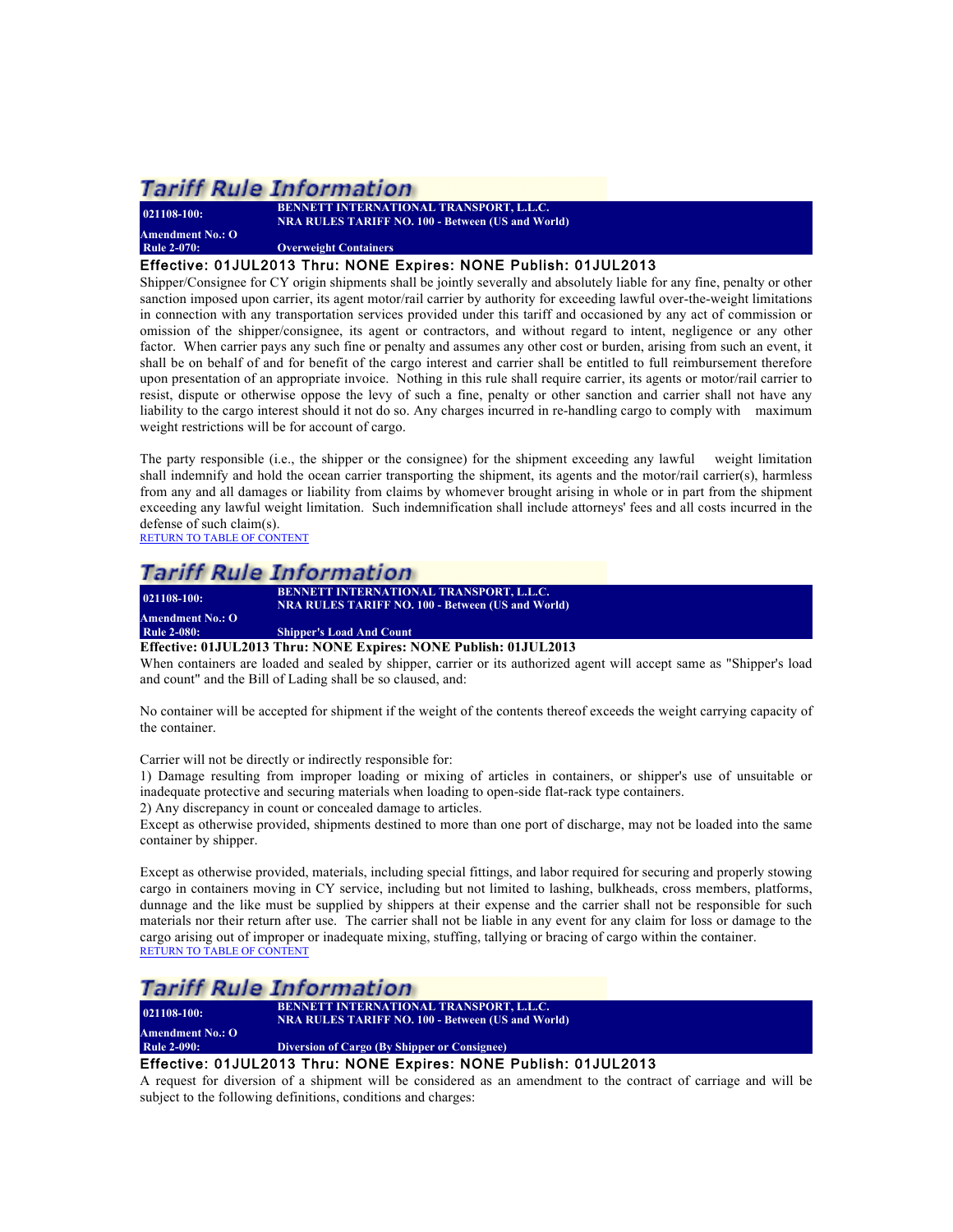#### **A. Definition of Diversion:**

A change in the original billed destination (which may also include a change in Consignee, order party, or both). A change in Consignee, order party or both will not be considered as diversion of cargo.

#### **B. Conditions:**

1. Requests must be received in writing by the carrier prior to the arrival of the vessel at Discharge Port. Carrier will make diligent effort to execute the request but will not be responsible if such service is operationally impractical or cannot be provided.

2. Cargo moving under a non-negotiable Bill of Lading may be diverted at the request of shipper or consignee. Cargo moving under a negotiable Bill of Lading may be diverted by any party surrendering the properly endorsed original Bill of Lading. Cargo moving under a negotiable Bill of Lading may also be diverted by the shipper or consignee at the carrier's sole discretion without receipt by the carrier of the original negotiable Bill of Lading so long as a new negotiable Bill of Lading is not requested or issued by the carrier. If a new negotiable Bill of Lading is requested by the shipper or consignee, the original negotiable Bill of Lading must be surrendered to the carrier prior to issuance of the new negotiable Bill of Lading.

3. This rule will apply to full Bill of Lading quantities or full container loads only.

4. A shipment may only be diverted once. Shipper may request cancellation of the original diversion request, resulting in delivery of the cargo to the original billed destination, provided that such request is received prior to arrival of vessel at Discharge Port, and provided that all diversion charges applicable to the original diversion request, are paid in full prior to the cancellation request being accepted by the carrier. In no instance will any refund of the diversion charges be made in the event of a cancellation. Any additional expenses incurred by the carrier will be for the account of the cargo. 5. Cargo, which, upon request of Merchant (stowage permitting), is diverted to a Port of Discharge within the Scope of this Tariff other than that shown in the Bill of Lading, shall be assessed the actual amount of expense incurred by Carrier, or as per carrier tariff at time of shipment, whichever is higher, plus, at the sole discretion of the Carrier, depending on the relevant administrative burdens resulting from the diversion, an administrative fee of up to \$50/BL for cargo received and diversion requested prior to vessel departure, or up to \$300/BL for cargo received and diversion requested post vessel departure, from origin port.

6. Diversion charges or administrative charge are payable by the party requesting the diversion. RETURN TO TABLE OF CONTENT

### *Tariff Rule Information*

**021108-100: BENNETT INTERNATIONAL TRANSPORT, L.L.C. NRA RULES TARIFF NO. 100 - Between (US and World)**

**Amendment No.: O Mixed Shipments** 

#### Effective: 01JUL2013 Thru: NONE Expires: NONE Publish: 01JUL2013

1. Single shipments which consist of articles subject to only one class or commodity rate will be charged at the actual or authorized estimated weight and at the class or commodity NRA applicable, subject to the minimum charge in the appropriate minimum charge item in tariffs making reference hereto.

2. Single shipments which consist of articles subject to two or more different NRAs, when articles subject to such different NRAs are separately packaged, will be charged at the actual or authorized estimated weight, and at the class or commodity NRA applicable to each, subject to the minimum charge in the appropriate minimum charge item in tariffs making reference hereto.

3. Where different scales of NRAs are provided for shipments of different weights, apply on each article the NRA which would apply on that article if such article were tendered as a straight shipment weighing the same as the aggregate weight of the mixed shipment. Any deficit between the actual weight of the shipment, and the weight provided for the next lower scale of NRAs, will be charged for at the lowest NRA applicable to any article in the shipment.

4. When two or more commodities for which different ratings are provided, are shipped as a mixed shipment without actual weights being obtainable for the portions shipped under the separate ratings, charges for the entire shipment will be computed at the class or commodity NRA applicable to the highest classed or rated commodity contained in such mixed shipment. The minimum weight shall be the highest provided in any of the NRAs used in computing the charges. In the event a lower charge results by considering such commodities as if they were divided into two or more separate shipments, such lower charge shall apply.

RETURN TO TABLE OF CONTENT

### Tariff Rule Information

**021108-100: BENNETT INTERNATIONAL TRANSPORT, L.L.C. NRA RULES TARIFF NO. 100 - Between (US and World)**

#### **Amendment No.: O Rule 2-110: Restricted Articles**

Effective: 01JUL2013 Thru: NONE Expires: NONE Publish: 01JUL2013 Except as otherwise provided, the following articles will not be accepted for transportation: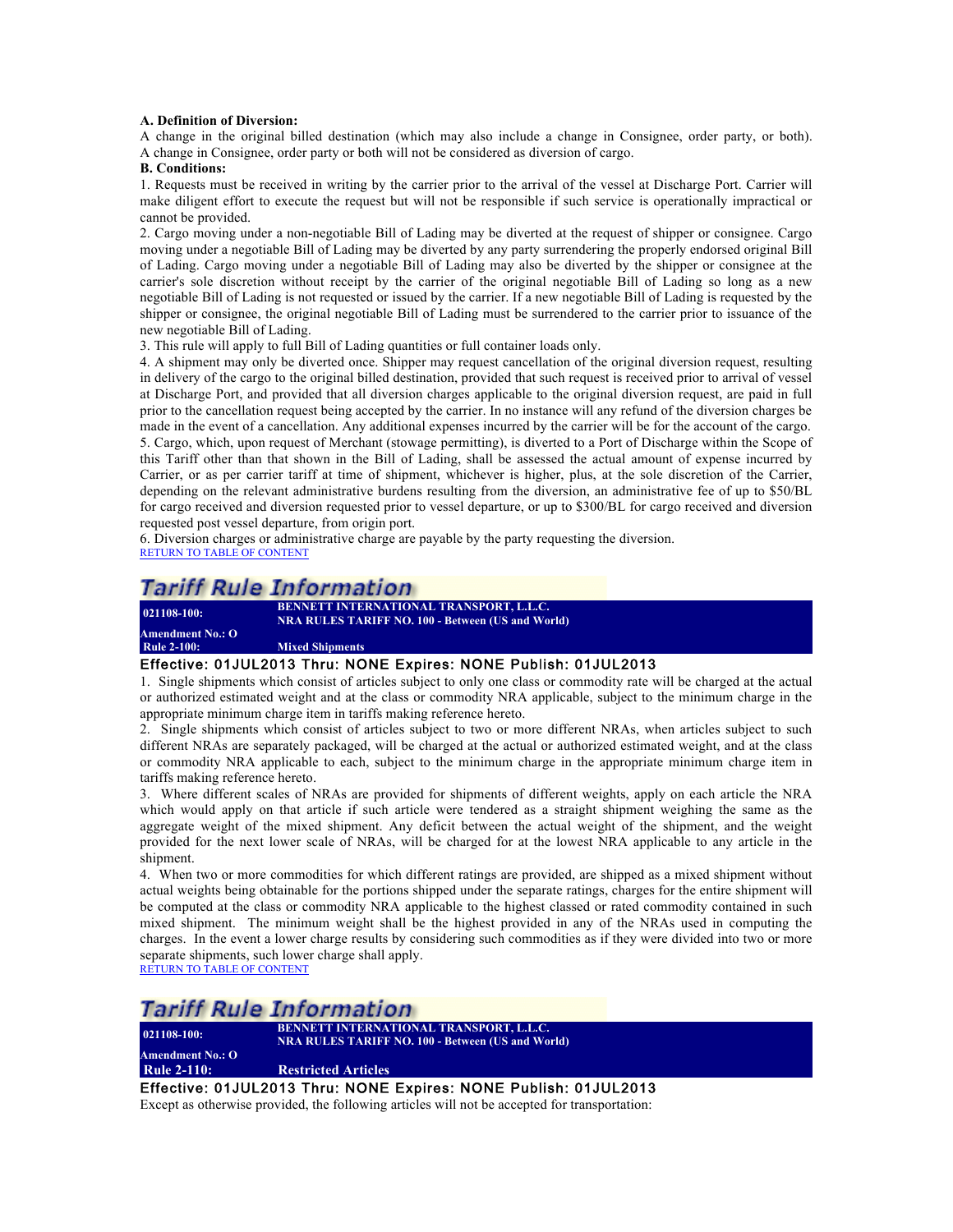- 1. Cargo, loose on platforms or pallets, except when prior arrangements have been concluded with Carrier.
- 2. Cargo which because of its inherent vice is likely to impregnate or otherwise damage Carrier's containers or cargo.
- 3. Bank bills, coin or currency; deeds, drafts, notes or valuable paper of any kind; jewelry including costume novelty jewelry, except where otherwise specifically provided, postage stamps or letters and packets of letters with or without postage stamps affixed; precious metals or articles manufactured therefrom; precious stones; revenue stamps; works of art; antiques or other related or unrelated old, rare or precious articles of extraordinary value except when prior arrangements have been concluded with carrier.
- 4. Corpses or cremated remains.
- 5. Animals, birds, fish, livestock.
- 6. Eggs, viz: Hatching.
- 7. Poultry or pigeons live (including birds, chickens, ducks, pheasants, turkeys, and any other fowl).
- 8. Silver articles or ware, sterling.

9. Except as otherwise provided herein or in tariffs making reference hereto, articles tendered for transportation will be refused for shipment unless in such condition and so prepared for shipment as to render transportation reasonably safe and practicable. Provisions for the shipment of articles not enclosed in containers does not obligate the carrier to accept an article so offered for transportation when enclosure in a container is reasonably necessary for protection and safe transportation.

10. Carrier, except as provided in tariffs making reference hereto, will not accept for transportation articles which, because of their length, weight or bulk cannot in carrier's judgment be safely stowed wholly within the trailer or containers dimensions.

11. Except as provided in tariffs making reference hereto, shipments requiring temperature control.

12. Shipments containing cargo likely to contaminate or injure other cargo, including green salted hides. RETURN TO TABLE OF CONTENT

### **Tariff Rule Information**

**021108-100: BENNETT INTERNATIONAL TRANSPORT, L.L.C. NRA RULES TARIFF NO. 100 - Between (US and World)**

**Amendment No.: O**

**Freight All Kinds (FAK)** 

#### Effective: 01JUL2013 Thru: NONE Expires: NONE Publish: 01JUL2013

Unless otherwise provided herein, any item described as "Freight All Kinds" shall consist of a MINIMUM of two different commodity items. Further restrictions to the item shall be contained in the NRA. RETURN TO TABLE OF CONTENT

### Tariff Rule Information

**021108-100: BENNETT INTERNATIONAL TRANSPORT, L.L.C. NRA RULES TARIFF NO. 100 - Between (US and World)**

**Amendment No.: O Rule 2-130: ALTERNATE RATE/SERVICE LEVELS: ECONOMY, REGULAR, PREMIUM**

**Effective: 01JUL2013 Thru: NONE Expires: NONE Publish: 01JUL2013**

Different levels of Service are offered by the Carrier. Unless otherwise specified in the individual NRA, NRAs are applicable for Regular Service. RETURN TO TABLE OF CONTENT

### *Tariff Rule Information*

**021108-100: BENNETT INTERNATIONAL TRANSPORT, L.L.C. NRA RULES TARIFF NO. 100 - Between (US and World) Amendment No.: O RES USA EXPORT SHIPMENTS** 

#### Effective: 01JUL2013 Thru: NONE Expires: NONE Publish: 01JUL2013

Carrier requires complete and accurate Automated Export System / Shippers Letter of Instructions no later than 48 hours prior to port cut-off date. U.S. Customs and Border Protection (CBP) may impose penalties for failure to comply with the U.S. Bureau of Census, Mandatory Automated Export System regulations. RETURN TO TABLE OF CONTENT

|                    | <b>Tariff Rule Information</b>                                                                             |
|--------------------|------------------------------------------------------------------------------------------------------------|
| $021108 - 100$ :   | <b>BENNETT INTERNATIONAL TRANSPORT, L.L.C.</b><br><b>NRA RULES TARIFF NO. 100 - Between (US and World)</b> |
| Amendment No.: O   |                                                                                                            |
| <b>Rule 2-150:</b> | <b>DOCUMENTATION FEE</b>                                                                                   |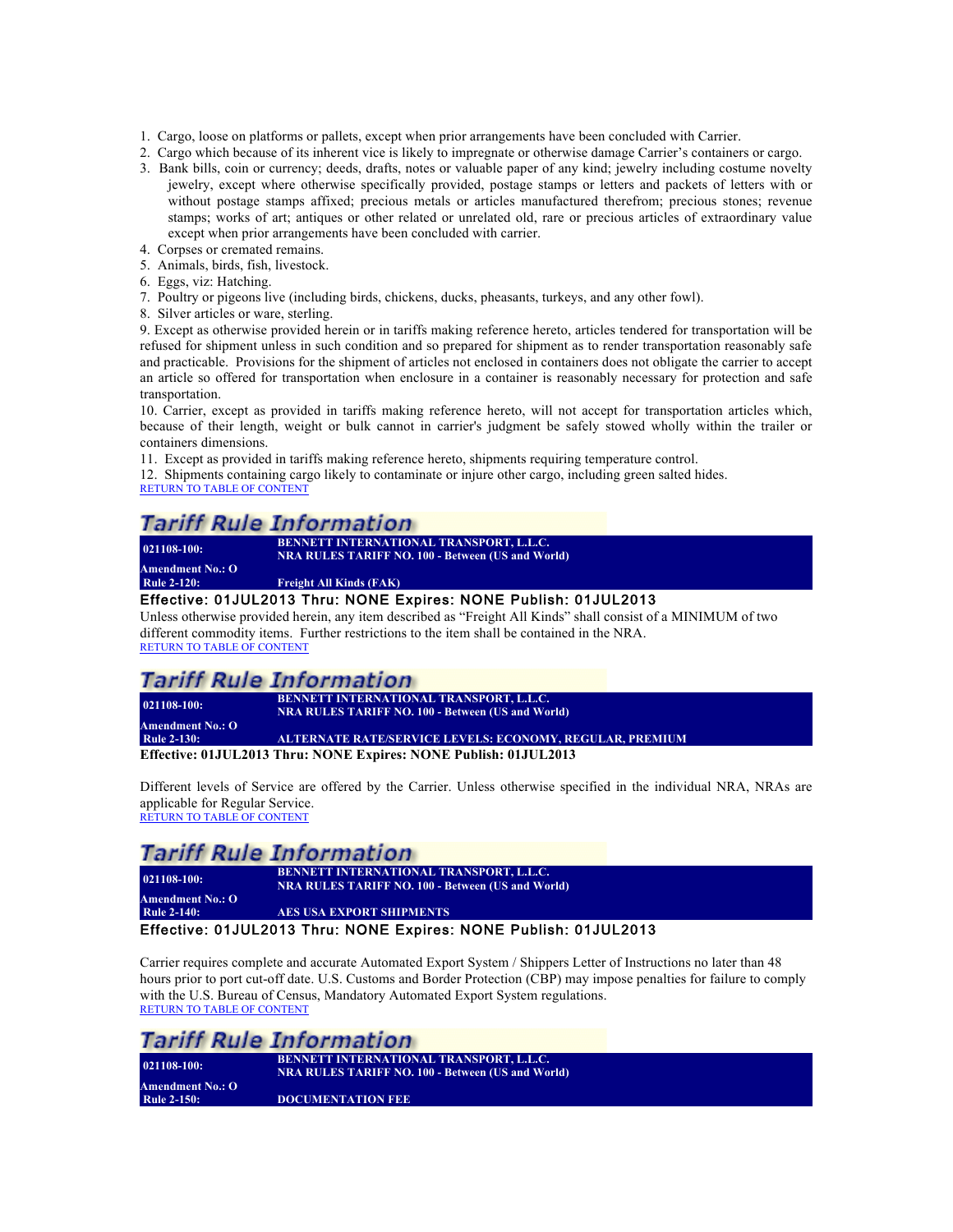#### Effective: 01JUL2013 Thru: NONE Expires: NONE Publish: 01JUL2013

Document fees are considered origin and destination local charges and shall be applied whether or not included in this Rules Tariff or in quotations.

RETURN TO TABLE OF CONTENT

### **Tariff Rule Information**

| $021108-100:$      | <b>BENNETT INTERNATIONAL TRANSPORT, L.L.C.</b><br><b>NRA RULES TARIFF NO. 100 - Between (US and World)</b> |
|--------------------|------------------------------------------------------------------------------------------------------------|
| Amendment No.: O   |                                                                                                            |
| <b>Rule 2-160:</b> | <b>AMS CHARGES</b>                                                                                         |

#### Effective: 01JUL2013 Thru: NONE Expires: NONE Publish: 01JUL2013

Except as otherwise provided NRAs, in addition to the documentation charges currently in effect under this tariff the following will apply to all shipments to destinations in the USA:

1. In the event Carrier submits advance cargo declaration data to the U.S. Customs Service for cargo loaded on a vessel at a non- U.S. port, a Cargo Declaration Data Charge shall be payable to Carrier for each bill of lading issued by Carrier or, if the shipper tendering the cargo to Carrier has issued one or more of its bills of lading for such cargo (sometimes referred to as "house bills of lading"), on each such shipper-issued house bill of lading for which the Carrier submits such data. AMS charges are considered origin and destination local charges which shall apply whether or not included in this Rules Tariff or in quotations.

2. In the event that Carrier is required to correct cargo declaration information previously submitted to the Customs Service due to an error or omission on the part of shipper or its agent, shipper shall pay Carrier an amendment fee for each submission to the Customs Service that must be corrected. The amendment fee shall be charged each time a submission is corrected and shall be USD \$50 per correction

3. The charges in paragraphs 1 and 2 of this rule shall not apply to shipper-issued bills of lading for which shipper or its authorized agent provides the advance cargo declaration data directly to the U.S. Customs Service.

4. The Automated Manifest System (AMS) Surcharges named herein shall be payable on the same basis as ocean freight, either prepaid or collect. Carrier may hold shipper and consignee named on its ocean bill of lading jointly and severally liable for payment of the charge.

5. Carrier is not liable for any charges accrued as a result of failure in providing complete information required by this rule and U.S. Customs as follows:

If assessed a Civil Penalty or denied permission to unload cargo, then any and all Shippers, Consignees, Cargo Owners that failed to provide the information required by this Rule and/or by the regulations of the U.S. Customs Service in a complete and accurate manner shall be jointly and severally liable to indemnify and reimburse Carrier for any such penalty and any and all costs incurred by Carrier as a result of the denial of permission to unload cargo. Carrier may have a lien on cargo in its possession for amounts due and may hold cargo until such amounts (and any other unpaid freight charges) are paid or sell such cargo after a reasonable period.

6. For the purpose of this rule, the term "Bill of Lading" shall also refer to "Sea Waybill" RETURN TO TABLE OF CONTENT

### Tariff Rule Information

**021108-100: BENNETT INTERNATIONAL TRANSPORT, L.L.C. NRA RULES TARIFF NO. 100 - Between (US and World)**

**Amendment No.: O Rule 2-170: SUBMISSION OF CARGO DECLARATION DATA**

#### Effective: 01JUL2013 Thru: NONE Expires: NONE Publish: 01JUL2013

A. SUBMISSION OF CARGO DECLARATION DATA; DEADLINE FOR SAME.

Pursuant to Customs regulations effective December 2, 2002, Carrier is required to submit certain cargo declaration data for all cargo on board a vessel that will call in the United States (i.e., U.S. import cargo and foreign destination cargo remaining on board the vessel) to the U.S. Customs Service not later than 24 hours prior to the time the cargo is loaded on Carrier's vessel at each non-U.S. port of loading. In order to enable Carrier to comply with this requirement, except as provided in paragraph B of this rule, any person tendering cargo to Carrier that is to be transported to the United States or that will be on a vessel when that vessel calls in the United States must provide the following information regarding such cargo to Carrier in writing (including by electronic transmission) in sufficient time for Carrier to transmit the data to the Customs Service at least 24 hours prior to the loading of the cargo on Carrier's vessel. Failure to comply with these requirements will result in cargo not being loaded.

1. A precise description of the cargo (or the 6-digit HTS number under which cargo is classified) and weight of the cargo or, for a sealed container, the shipper's declared description and weight of the cargo. The quantity of cargo shall be expressed in the lowest external packaging unit (e.g., a container containing 10 pallets with 200 cases shall be described as 200 cases). Generic descriptions, including, but not limited to, 'FAK,' 'General Cargo,' 'Chemicals,' 'Foodstuffs,' and terms such as 'Said to Contain' are NOT acceptable descriptions.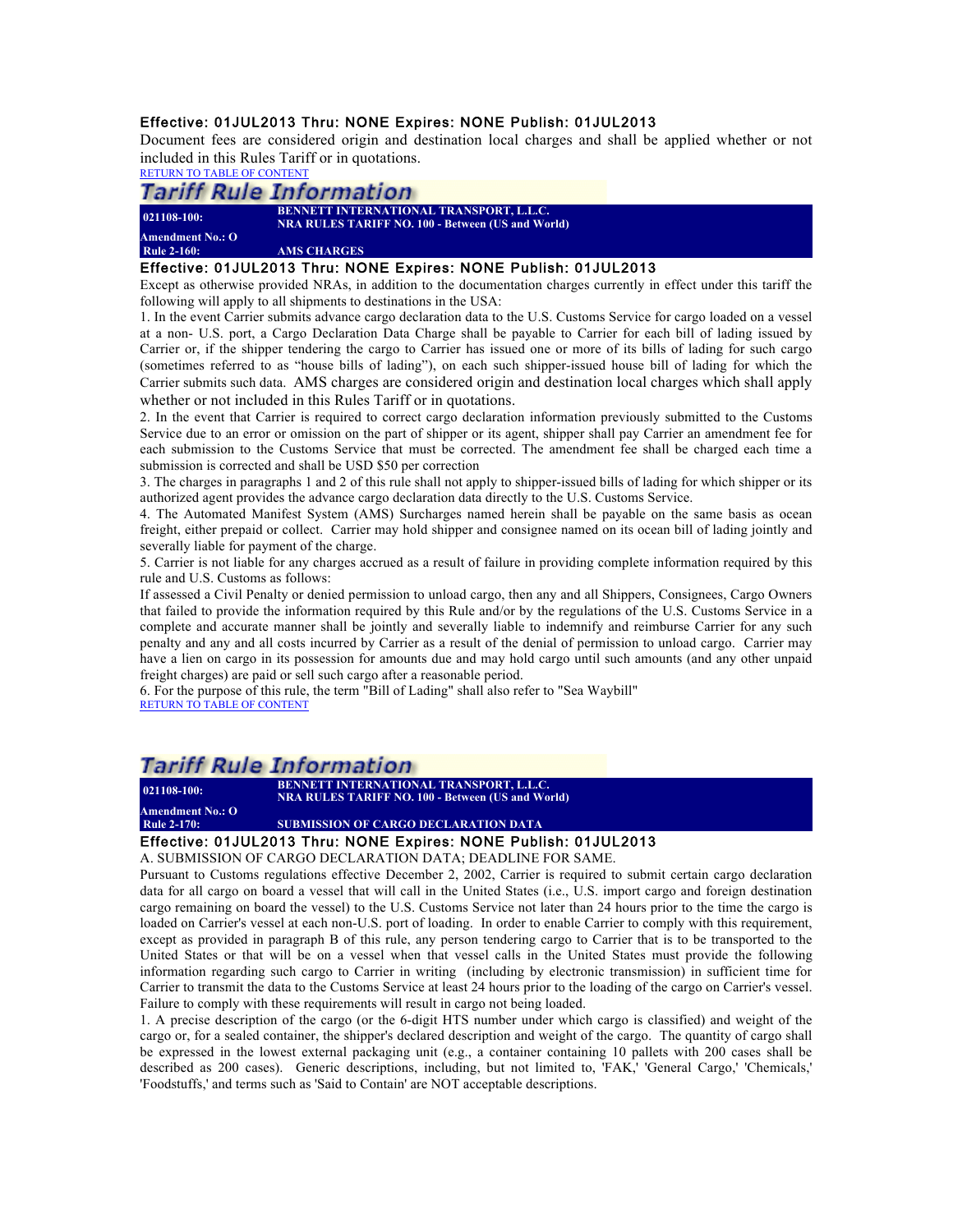2. Shipper's complete name and address, or the identification number issued to the shipper by the U.S. Customs Service upon implementation of the Automated Commercial Environment ('ACE').

3. Complete name and address of the consignee, owner or owner's representative, or its ACE identification number.

4. Internationally recognized hazardous material code when such materials are being shipped.

5. Seal numbers for all seals affixed to the container.

#### B. TIME FOR SUBMISSION OF DATA BY SHIPPERS TO CARRIER.

Except as otherwise provided below, the time for shipper to submit data to Carrier shall be as follows:

1. Shippers who submit their shipping instructions in paper format will be required to submit their shipping instructions to Carrier no later than seventy-two (72) hours prior to vessel arrival at the foreign port of load. This applies to all U.S. destined cargo as well as cargo intended to be transshipped at a U.S. port and cargo that will remain on the vessel for carriage to a non-U.S. port.

#### C. CERTAIN NON-VESSEL OPERATING COMMON CARRIERS.

Non-vessel operating common carriers ('NVOCCs') that are licensed by or registered with the FMC and that have obtained Customs bonds may submit the required inbound cargo declaration data directly to the U.S. Customs Service in accordance with Customs Service regulations and guidelines. For purposes of this provision, an NVOCC is registered with the FMC if it has been issued an Organization Number by the FMC, has published a valid and effective rules tariff, and has posted the required financial security with the FMC.

1. Certification. Any NVOCC that submits cargo declaration information directly to the Customs Service shall, unless notified by the Carrier pursuant to subparagraph  $C(1)$  above that it is not required to do so, in lieu of the information required to be submitted pursuant to paragraph A of this rule, provide the Carrier, not later than the deadline for shipper submission of cargo information under paragraph B of this rule, with a written certification stating that the required inbound cargo declaration data for its cargo has been transmitted to the U.S. Customs Service in a timely and accurate manner. Such certification shall describe the cargo tendered with sufficient specificity (including container number) that Carrier may readily identify such cargo.

2. NVOCC Co-Loading. For purposes of this paragraph, the term 'Master NVOCC' shall mean the NVOCC that is the customer of the Carrier and tenders co-loaded cargo to the Carrier in its name. In the event the Master NVOCC submits cargo declaration data for co-loaded cargo directly to the Customs Service, it shall do so for all NVOCCs with which it co-loads. In the event the Master NVOCC does not submit cargo declaration data for co-loaded cargo directly to the Customs Service but NVOCCs with which it co-loads transmit cargo declaration data for their cargoes directly to the Customs Service, it shall be the obligation of the Master NVOCC to provide Carrier with the certification described in subparagraph C(1) with respect to all co-loaded cargo tendered to Carrier by the Master NVOCC. 3. All NVOCCs shall be subject to Paragraphs D and E of this rule.

#### D. FAILURE TO PROVIDE INFORMATION; DENIAL OF PERMISSION TO LOAD CARGO.

1. In the event Carrier fails to provide the required inbound cargo declaration data to the U.S. Customs Service for all cargo to be loaded on its vessel within the time period required by Customs Service regulations it may, among other things, be assessed a civil penalty, denied permission to unload the cargo for which information was not timely provided, and/or denied permission to unload any cargo from the vessel on which the cargo is moving. Accordingly, Carrier may refuse to load any cargo tendered to it for which it has not received either (i) the data required by paragraph A of this rule by the deadline specified pursuant to paragraph B; or (ii) the certification required by

2. Any and all costs incurred by Carrier with respect to cargo in its possession which is not loaded due to the nonprovision of information or certification, or which is not loaded pursuant to the instructions of the U.S. Customs Service (regardless of whether or not the required data or certification has been provided for such cargo), including but not limited to inspection, storage and/or re-delivery costs, shall be for the account of the cargo. Carrier shall have a lien on cargo in its possession for amounts due hereunder and may hold cargo until such amounts (and any other unpaid freights or charges) are paid or sell such cargo after a reasonable period. In the event Carrier is forced to take legal action to collect amounts due hereunder, Carrier shall be entitled to recover all costs (including reasonable attorneys' fees and expenses) incurred in connection with such legal action.

#### E. INDEMNIFICATION OF CARRIER.

paragraph C of this rule by the deadline specified therein.

If Carrier is assessed a civil penalty or fine or is denied permission to unload cargo, because of the failure of any and all shippers, consignees, cargo owners, NVOCCs, shippers' associations and their agent(s) to provide the information required by this rule and/or by the regulations or guidelines of the U.S. Customs Service in a complete and accurate manner, then such shippers, consignees, cargo owners, NVOCCs, shippers' associations and their agent(s)shall be jointly and severally liable to indemnify and reimburse Carrier for any such penalty or fine and any and all costs, damages or liability, direct, indirect, special or consequential, incurred by the Carrier as a result of the denial of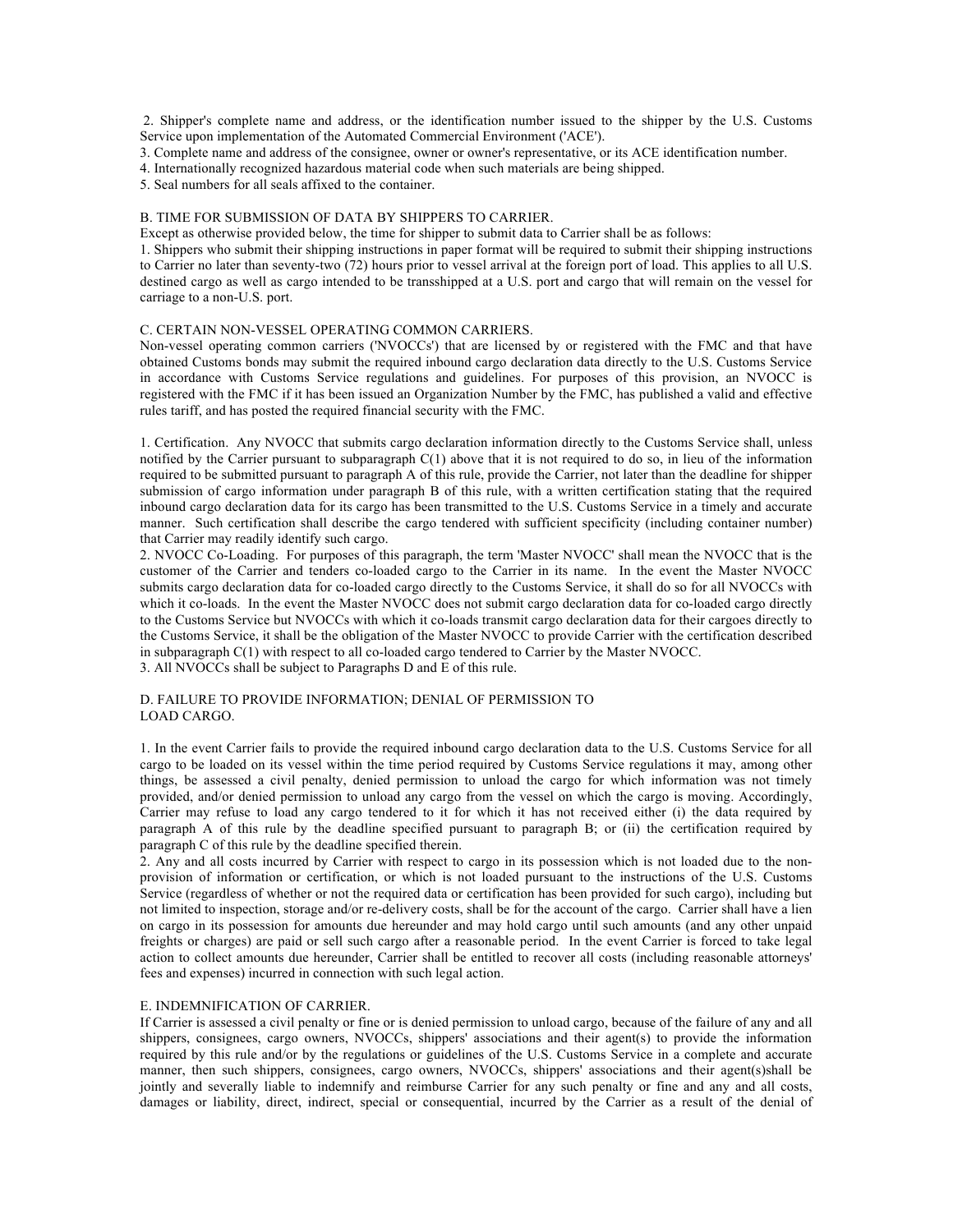permission to unload cargo or any delays related thereto. Carrier shall have a lien on cargo in its possession for amounts due hereunder and may hold cargo until such amounts (and any other unpaid freights or charges) are paid or sell such cargo after a reasonable period. In the event Carrier is forced to take legal action to collect amounts due hereunder, Carrier shall be entitled to recover all costs (including attorneys' fees) incurred in connection with such legal action.

F. CONFIDENTIALITY. Carrier acknowledges that the information required by the Customs Service may constitute confidential information that is not generally available to the public. Carrier, in accordance with the requirements of Section 10(b)(13) of the Shipping Act of 1984, as amended, will keep confidential, to the extent permitted by law, all Shipper bill of lading information, including information related to underlying shippers and commodities in respect of containers of less than container load cargo containing shipments by more than one Shipper.

G. DOCUMENTATION CHARGES. See Rule Nos. 2-150 for charges to apply. RETURN TO TABLE OF CONTENT

### *Tariff Rule Information*

| $021108 - 100$ :        | <b>BENNETT INTERNATIONAL TRANSPORT, L.L.C.</b><br><b>NRA RULES TARIFF NO. 100 - Between (US and World)</b> |
|-------------------------|------------------------------------------------------------------------------------------------------------|
| <b>Amendment No.: O</b> |                                                                                                            |
| <b>Rule 2-180:</b>      | <b>U.S. CUSTOMS RELATED CHARGES</b>                                                                        |
|                         | Effective: 01JUL2013 Thru: NONE Expires: NONE Publish: 01JUL2013                                           |

Shippers must comply with all customs and consular regulations. Any fine or penalty imposed by government authorities for failure to comply with customs or consular regulations shall be at the expense of shipment, or merchant. Goods which are not cleared through customs for any reason may be cleared by Carrier at the expense of the shipment or merchant and may be warehoused at the risk and expense of the shipment or merchant or may be turned over to the Customs authorities without any further responsibility on the part of the Carrier.

NRAs are not inclusive of U.S. Customs related charges, such as, but not limited to, Customs clearance assessments, USDA/FDA/US customs examination, X-ray, insurance, storage, forwarding charges, drayage, demurrage, bonded warehousing, formal customs entry, if required, or tax and duties. Any such accrued U.S. Customs related charges shall be at the expense of the shipment, cargo or merchant. RETURN TO TABLE OF CONTENT

### Tariff Rule Information

**021108-100: BENNETT INTERNATIONAL TRANSPORT, L.L.C. NRA RULES TARIFF NO. 100 - Between (US and World) Amendment No.: O Rule 2-190: FDA PRIOR NOTICE** Effective: 01JUL2013 Thru: NONE Expires: NONE Publish: 01JUL2013

A. Prior Notice and Registration Requirements:

Pursuant to regulations effective December 12, 2003 (see 21 C.F.R. Parts 1 and 20), the FDA must be provided with notice of food that is imported or offered for import into the United States (i.e., the continental U.S., Alaska, Hawaii and Puerto Rico) by water at least eight (8) hours prior to vessel arrival.. The term "food" means: (i) articles used for food or drink for man or other animals; (ii) chewing gum; and (iii) and articles used for components of food or chewing gum (see 21 U.S.C. Sec. 321(f). However, the term does not include meat products, poultry products, and eggs products that are subject to the exclusive jurisdiction of the U.S. Department of Agriculture. In addition to prior notice of food shipments, the new FDA regulations require that U.S. and foreign facilities which are engaged in the manufacturing, processing, packing, or holding of food for consumption in the United States ("subject facilities") register with the FDA.

B. Responsibility for Prior Notice and Registration:

It shall be the responsibility of the shipper and/or consignee named in Carrier's bill of lading (hereinafter collectively referred to as the "Cargo Interests"), to ensure that prior notice of any shipment of food (as that term is defined in Paragraph A) imported or offered for import into the U.S. is provided to the FDA in accordance with applicable regulations and that any subject facility (other than a subject facility of Carrier) which has manufactured, processed, packed or held such food shipment has registered with the FDA in accordance with applicable regulations. C. Evidence of Compliance:

With respect to any food shipment for which a prior notice confirmation number ("PN Number") is required to be provided to the Bureau of Customs and Border Protection ("CBP"), FDA, or any other government agency upon arrival, it shall be the responsibility of Cargo Interests to ensure that such PN Number has been provided to the required agencies and other persons prior to vessel arrival. In addition, Cargo Interests shall be required to provide Carrier with the PN Number immediately upon written request of Carrier.

D. Failure to Comply: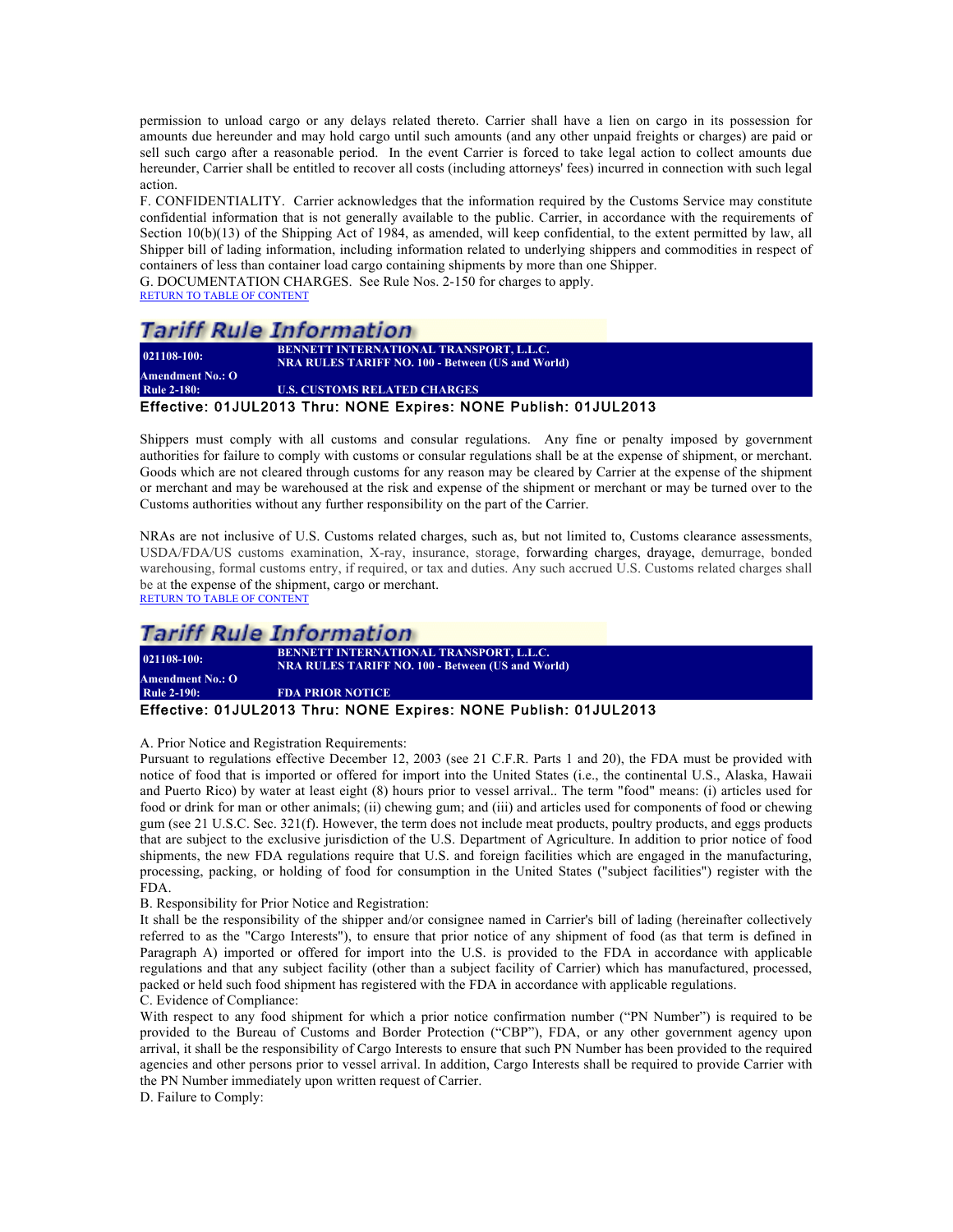1. In the event that any food shipment is delayed or refused entry into the United States due to the failure to provide adequate prior notice or the failure of a subject facility to register with the FDA, it is expected that notice of refusal will be provided to Carrier by the FDA and/or CBP. Carrier will use best efforts to promptly transmit the notice received from the authorities to the Cargo Interests, who shall be responsible for transmitting such notice to any other persons with an interest in the cargo. Carrier shall not be liable for any delay in the transmission of, or failure to transmit, such notice or any consequences thereof.

2. In the event that any food shipment is delayed or refused entry into the United States due to the failure to provide adequate prior notice or the failure of a subject facility (other than a subject facility of Carrier) to register with the FDA, or if it is determined that cargo which should have been refused entry has been permitted to enter the United States, then the Cargo Interests shall be jointly and severally liable to indemnify, hold harmless, and reimburse Carrier (and by booking a shipment with Carrier do thereby agree to indemnify, hold harmless and reimburse Carrier) for any and all costs, expenses, liabilities, damages, or losses incurred by the Carrier as a result of such non-compliance including, but not limited to, costs of complying with orders and directions of FDA and/or CBP, costs for handling and storing cargo, demurrage, subsequent transport of the cargo by any mode of transportation, and fines and penalties. Carrier shall have a lien on cargo in its possession for amounts due hereunder and may hold cargo until such amounts (and any other unpaid freights or charges) are paid or sell such cargo after a reasonable period. In the event Carrier is forced to take legal action to collect amounts due hereunder, or to defend any action resulting from actions or events covered by this indemnification, Carrier shall be entitled to recover all costs (including attorneys' fees) incurred in connection with such legal action. For purposes of this paragraph, the indemnification provided to Carrier shall also extend to its agents, affiliates, contractors, employees, vessel-sharing partners, slot charterers, vessel owners, and insurers.

RETURN TO TABLE OF CONTENT

### **Tariff Rule Information**

**021108-100: BENNETT INTERNATIONAL TRANSPORT, L.L.C. -D/B/A- - NRA RULES TARIFF NO. 100 - Between (US and World) Amendment No.: O Cargo Roll-Over Fee** 

#### Effective: 01JUL2013 Thru: NONE Expires: NONE Publish: 01JUL2013

Carrier will require complete and accurate shipping instructions by the "Document Due By Date" mentioned on the NRA, Booking Confirmation / Rate Confirmation document. If not received by the "Document Due By date", cargo will be rolled/postponed to the next available vessel and all costs associated with the postponement (handling, storage, demurrage, etc.) will be billed to the Shippers/Owners Account.

A Cargo Roll-Over Fee of \$300.00 shall be charged. RETURN TO TABLE OF CONTENT

### *Tariff Rule Information*

**021108-100: BENNETT INTERNATIONAL TRANSPORT, L.L.C.**

**Amendment No.: O**

Free Time Detention / Demurrage / Storage

**NRA RULES TARIFF NO. 100 - Between (US and World)**

#### Effective: 01JUL2013 Thru: NONE Expires: NONE Publish: 01JUL2013

Goods received at break-bulk terminal, CFS or CY are subject to free time and detention, demurrage, or storage provisions of the appropriate port terminal tariff or ocean common carrier tariff. In the absence of such tariff, the free time and charges contained in the closest public port terminal tariff will apply. Should there be no port terminal tariff or public port terminal tariff to apply, the free time allowed shall be as follows:

Export: Per diem, free time for export is 4 working days from pick up of equipment, thereafter USD 150.00 per day Import: Demurrage, free time shall be 4 working days from availability of equipment at the port, thereafter USD 150.00 per day. Import or Export of Special Equipment types, such as Refrigerated cargo shall be, 2 working days, thereafter 250.00 per day.

RETURN TO TABLE OF CONTENT

### **Tariff Rule Information**

**Amendment No.: O**

**021108-100: BENNETT INTERNATIONAL TRANSPORT, L.L.C. NRA RULES TARIFF NO. 100 - Between (US and World)**

**Rule 3:** Rate Applicability Rule

#### Effective: 01JUL2013 Thru: NONE Expires: NONE Publish: 01JUL2013

The rules and charges applicable to a given shipment must be those in an NRA and in effect when the cargo is received by the ocean carrier or its agent (including originating carriers in the case of NRAs for through transportation). A shipment shall not be considered as "received" until the full bill of lading quantity has been received. RETURN TO TABLE OF CONTENT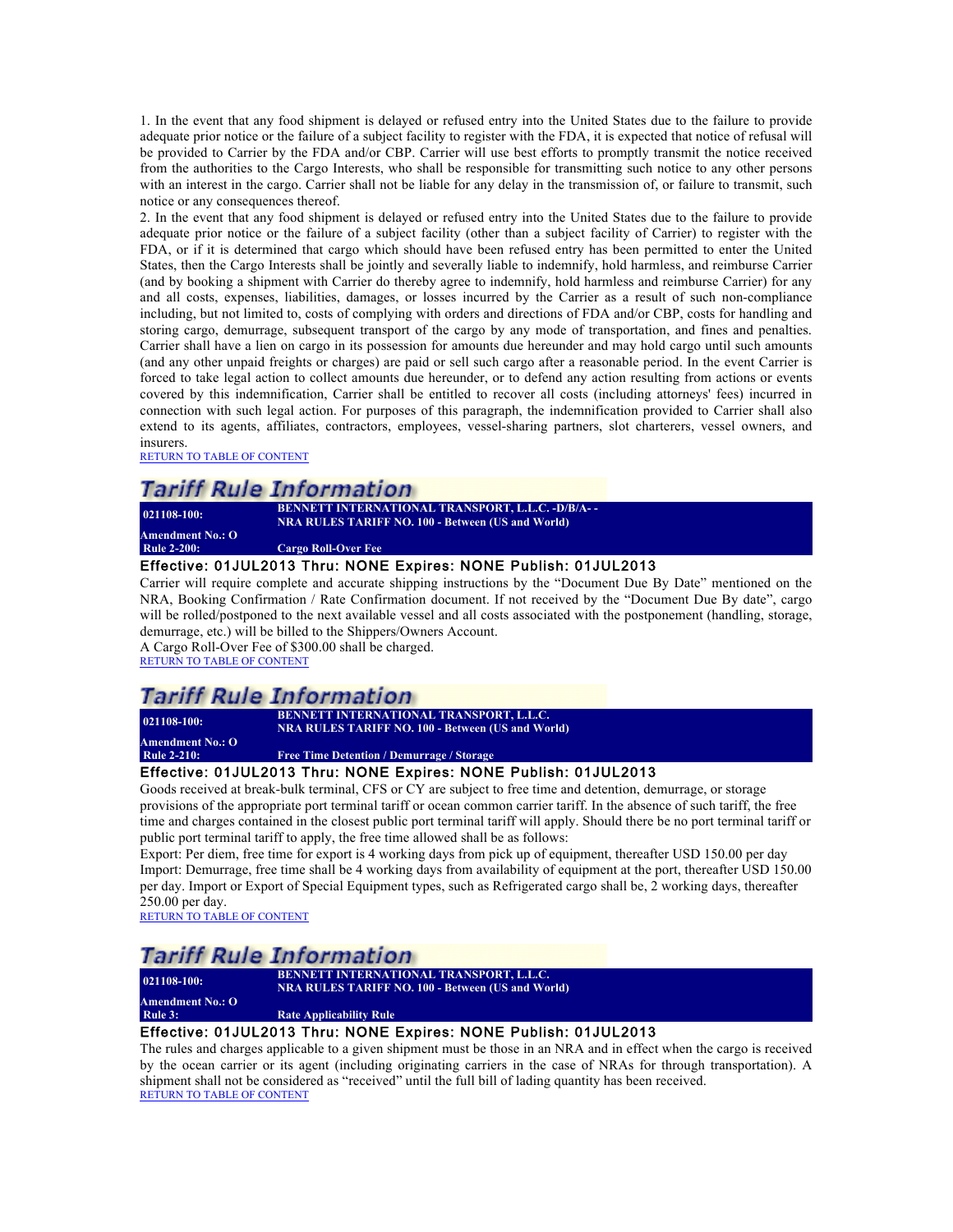| 021108-100:             | <b>BENNETT INTERNATIONAL TRANSPORT, L.L.C.</b><br><b>NRA RULES TARIFF NO. 100 - Between (US and World)</b> |
|-------------------------|------------------------------------------------------------------------------------------------------------|
| <b>Amendment No.: O</b> |                                                                                                            |
| Rule 4:                 | <b>Heavy Lift</b>                                                                                          |

#### Effective: 01JUL2013 Thru: NONE Expires: NONE Publish: 01JUL2013

Not Applicable. RETURN TO TABLE OF CONTENT

### **Tariff Rule Information**

**021108-100: BENNETT INTERNATIONAL TRANSPORT, L.L.C. NRA RULES TARIFF NO. 100 - Between (US and World)**

**Amendment No.: O Rule 5: Extra Length**

#### Effective: 01JUL2013 Thru: NONE Expires: NONE Publish: 01JUL2013

Not Applicable. RETURN TO TABLE OF CONTENT

## *Tariff Rule Information*

**021108-100: BENNETT INTERNATIONAL TRANSPORT, L.L.C. NRA RULES TARIFF NO. 100 - Between (US and World)**

**Amendment No.: O**

#### **Rule 6: Minimum Bill of Lading Charges**

#### Effective: 01JUL2013 Thru: NONE Expires: NONE Publish: 01JUL2013

None.

### RETURN TO TABLE OF CONTENT

**Tariff Rule Information** 

**Amendment No.: O**

# **021108-100: BENNETT INTERNATIONAL TRANSPORT, L.L.C. NRA RULES TARIFF NO. 100 - Between (US and World)**

**Rule 7: Payment of Freight Charges**

#### Effective: 01JUL2013 Thru: NONE Expires: NONE Publish: 01JUL2013

#### A. CURRENCY

Rules and charges are quoted in U.S. Currency and have been determined with due consideration to the relationship of U.S. currency to other currencies involved. In the event of any material change in this relationship, carrier reserves the right, upon publications in conformity with the provisions of the U.S. Shipping Act of 1984, as amended, to adjust the NRAs and charges as required.

#### B. PAYMENT IN U.S. DOLLARS

Except as otherwise provided, freight and charges shall be prepaid in the United States in US currency.

#### C. METHODS OF PAYMENT

Payment for freight or charges due the carrier must be payable in legal tender or, at carrier's option, by check or bank draft acceptable by carrier's bank for immediate credit without charges.

#### D. PREPAID FREIGHT

1. When freight monies and charges are prepaid, such payment shall be made not later than the time of release of any original Ocean Bill of Lading by the carrier to the shipper or his duly authorized licensed Freight Forwarder or Agent acting in his behalf.

2. When freight and charges are billed prepaid they shall be paid in U.S. dollars.

#### E. FREIGHT COLLECT

All freight and charges which are billed on a freight collect basis must be paid in full in U.S. Dollars, or in a currency acceptable to the carrier provided such currency shall be unblocked, freely convertible and freely remittable free of tax into U.S. Dollars, for the complete originally issued Bill of Lading quantity prior to release of cargo or any portion thereof.

#### F. CURRENCY CONVERTABILITY:

1. Conversion Provisions:

In addition to the United States Dollars, freight monies and charges may be billed and paid in foreign currencies, provided they are freely convertible and remittable and free of tax.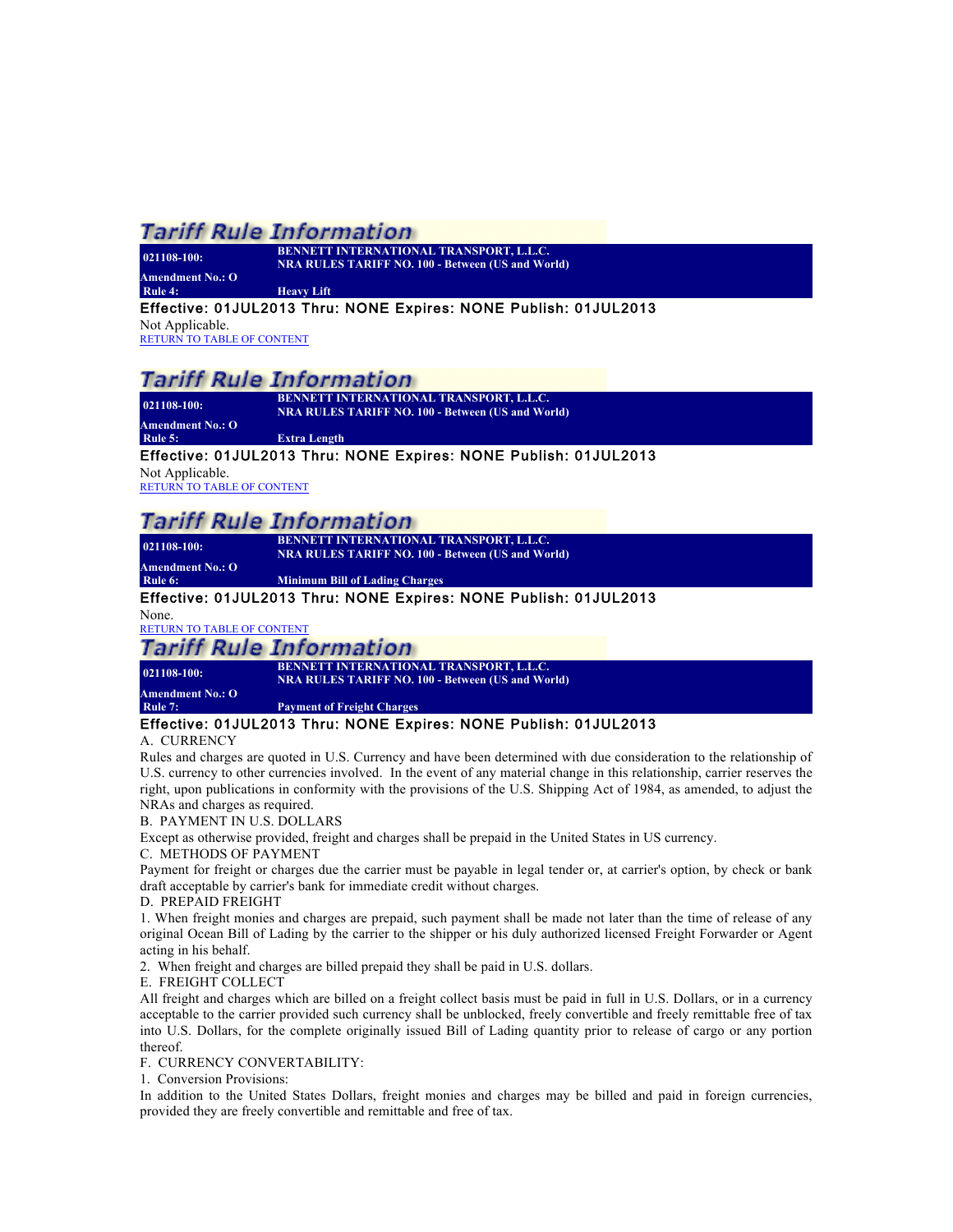| $021108 - 100$ :  | <b>BENNETT INTERNATIONAL TRANSPORT, L.L.C.</b><br><b>NRA RULES TARIFF NO. 100 - Between (US and Wo</b> |
|-------------------|--------------------------------------------------------------------------------------------------------|
| Amendment No.: O' |                                                                                                        |
| Rule 8:           | <b>Bill(s) of Lading Front/Face</b>                                                                    |

Effective: 01JUL2013 Thru: NONE Expires: NONE Publish: 01JUL2013 Carrier's bill of lading, Front and Back provided herein:

**en** (US and World)

**BILL OF LADING** Shipper: Document No.: **Bill of Lading No.:** Forwarding Agent: **NBENNETT** Consignee: SAMPL Fmc No.: 3854NF Notify Party: Apply To Place of Receipt: Export References: Pre-carriage by: Vessel/Voyage: Port of Loading: Point and Country of Origin: Port of Discharge: Place of Delivery: Onward Inland Routing: Container & Seal Number No of<br>Pkgs Description of Package and Goods **Gross Weight** Measurement FREIGHT AND CHARGES: Excess Value Declaration: Refer to clause 6(4) (B) + (C) on reverse side RECEIVED by the Carrier the Goods as specified above in apparent good order and condition unless<br>otherwise stated, to hat teamsported to such place as appeads, authorised or permitted herein and<br>subject to all the terms an Ocean Freight: Dated At: Prepaid  $\Box$  Collect  $\Box$ <br>Destination Terminal & Handling: On: By: Collect  $\square$ Prepaid  $\Box$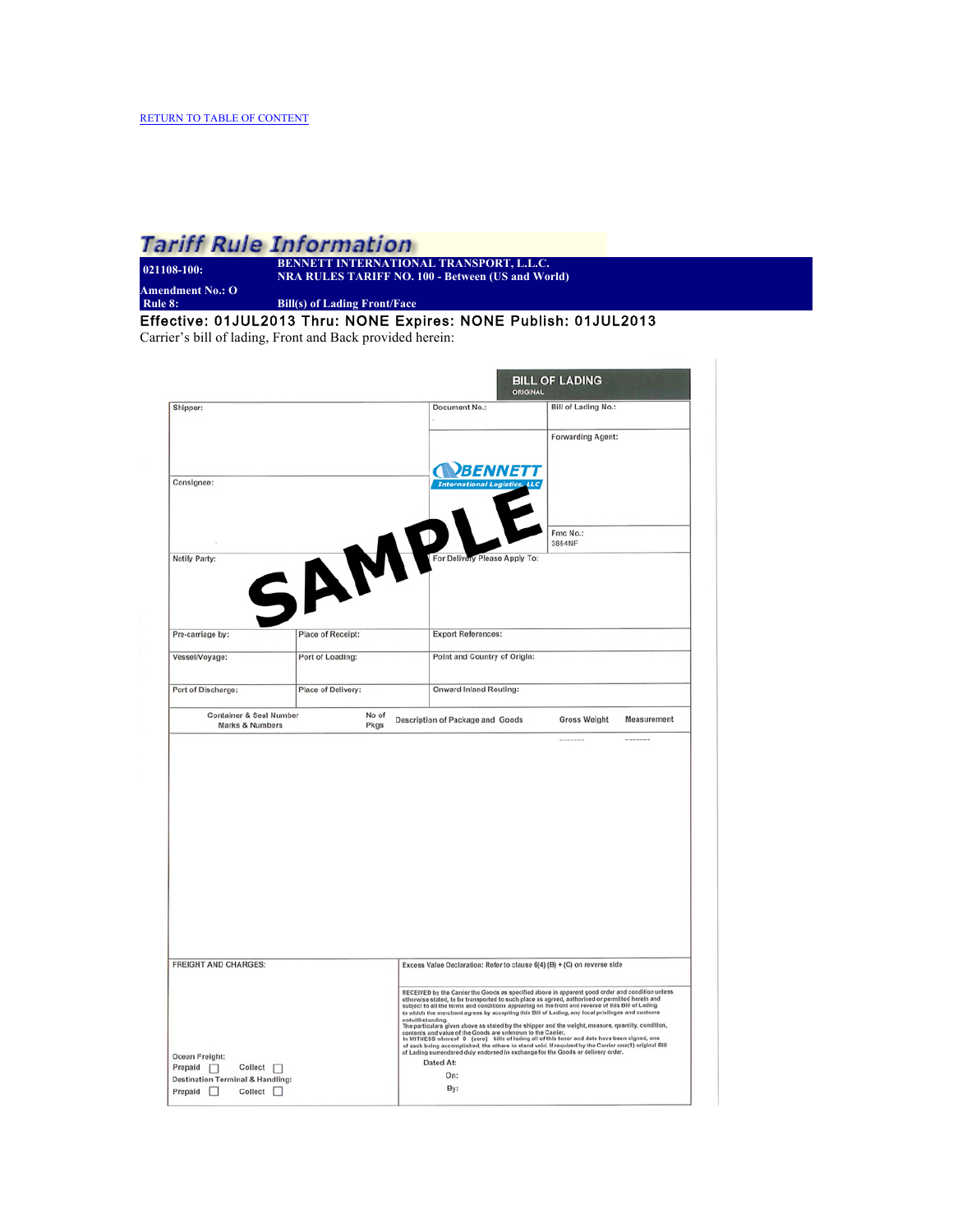WDC-25823-1

RETURN TO TABLE OF CONTENT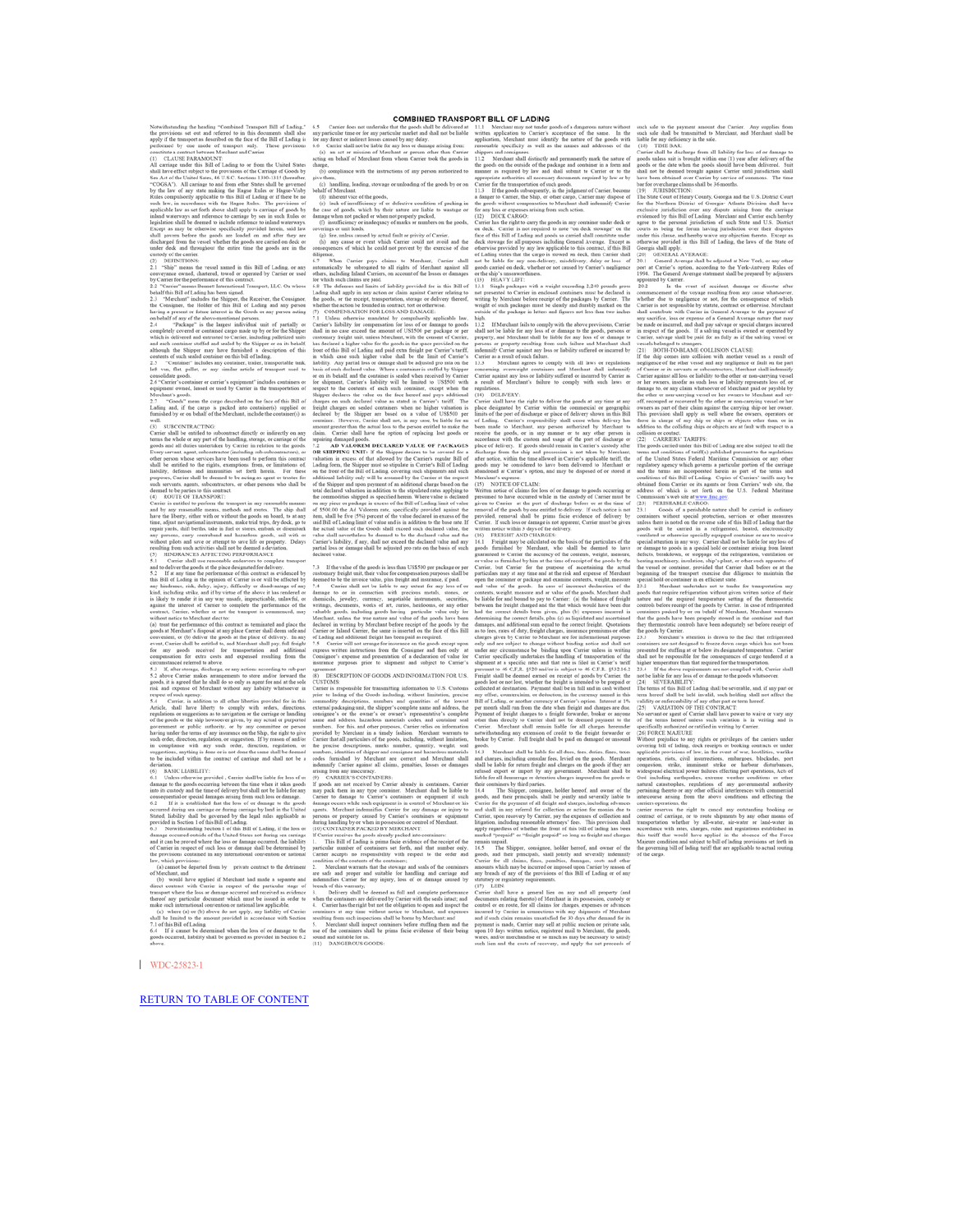**021108-100: BENNETT INTERNATIONAL TRANSPORT, L.L.C. NRA RULES TARIFF NO. 100 - Between (US and World) Amendment No.: O**

**Freight Forwarder Compensation** 

#### Effective: 01JUL2013 Thru: NONE Expires: NONE Publish: 01JUL2013

Carrier may pay compensation as negotiated in the individual NRA on the applicable ocean freight charges to base ports, on cargo loaded, including heavy lift and extra length revenue, but excluding all other charges, except as provided below, subject to the following conditions and exceptions.

A. Compensation to be paid only to Freight Forwarders who are licensed or otherwise authorized by the Federal Maritime Commission.

B. Compensation shall be paid only if the freight forwarder has performed, in addition to the solicitation and securing of the cargo for the ship or the booking of, or otherwise arranging for space for such cargo, two or more of the following services:

1) The coordination of the movement of the cargo to shipside

2) The preparation and processing of the ocean Bill of Lading

3) The preparation and processing of dock receipts or delivery orders

4) The preparation and processing of consular documents or export declarations

5) The payment of the ocean freight charges on the cargo

C. Compensation shall be paid upon presentation of a duly certified invoice and may not be deducted from ocean freight and other charges due in accordance with rates and conditions in this Tariff.

D. Bills for compensation will not be honored unless presented to carrier within sixty days of the date of clearance of vessel.

E. Compensation will not be paid on through Bill of Lading cargo originating at port of loading beyond the application of this tariff.

F. No compensation shall be paid to anyone at port or ports of destination.

G. Freight Forwarders who are also Licensed Custom House Brokers shall be paid compensation as specified below based on the aggregate of all NRAs and charges applicable under this tariff, subject to the above conditions and exceptions.

H. Freight Forwarder Compensation shall be as specified in individual NRAs, if any. RETURN TO TABLE OF CONTENT

### **Tariff Rule Information**

**021108-100: BENNETT INTERNATIONAL TRANSPORT, L.L.C. NRA RULES TARIFF NO. 100 - Between (US and World)**

**Amendment No.: O**

**Surcharges and Arbitraries** 

#### Effective: 01JUL2013 Thru: NONE Expires: NONE Publish: 01JUL2013

All surcharges are identified in each individual NRA and shall apply to the account of the cargo.

Alameda Corridor Charges:

Unless otherwise specified, all rail cargo moving through the ports of Los Angeles and Long Beach, through or into Southern California, whether or not actually carried over the Alameda Corridor, shall be subject to Alameda Corridor Charges as follows:

\$30.00 per 20' Standard Container \$40.00 per 40' Standard and HC Container \$50.00 per 45' HC Container

A Peak Season Surcharge shall apply as follows: \$300.00 per 20' Container \$450.00 per 40' Container \$600.00 per 40' HC Container \$800.00 per 45' Container

An Emergency Bunker Surcharge shall apply as follows: \$300.00 per 20' Container \$450.00 per 40' Container \$600.00 per 40' HC Container \$800.00 per 45' Container RETURN TO TABLE OF CONTENT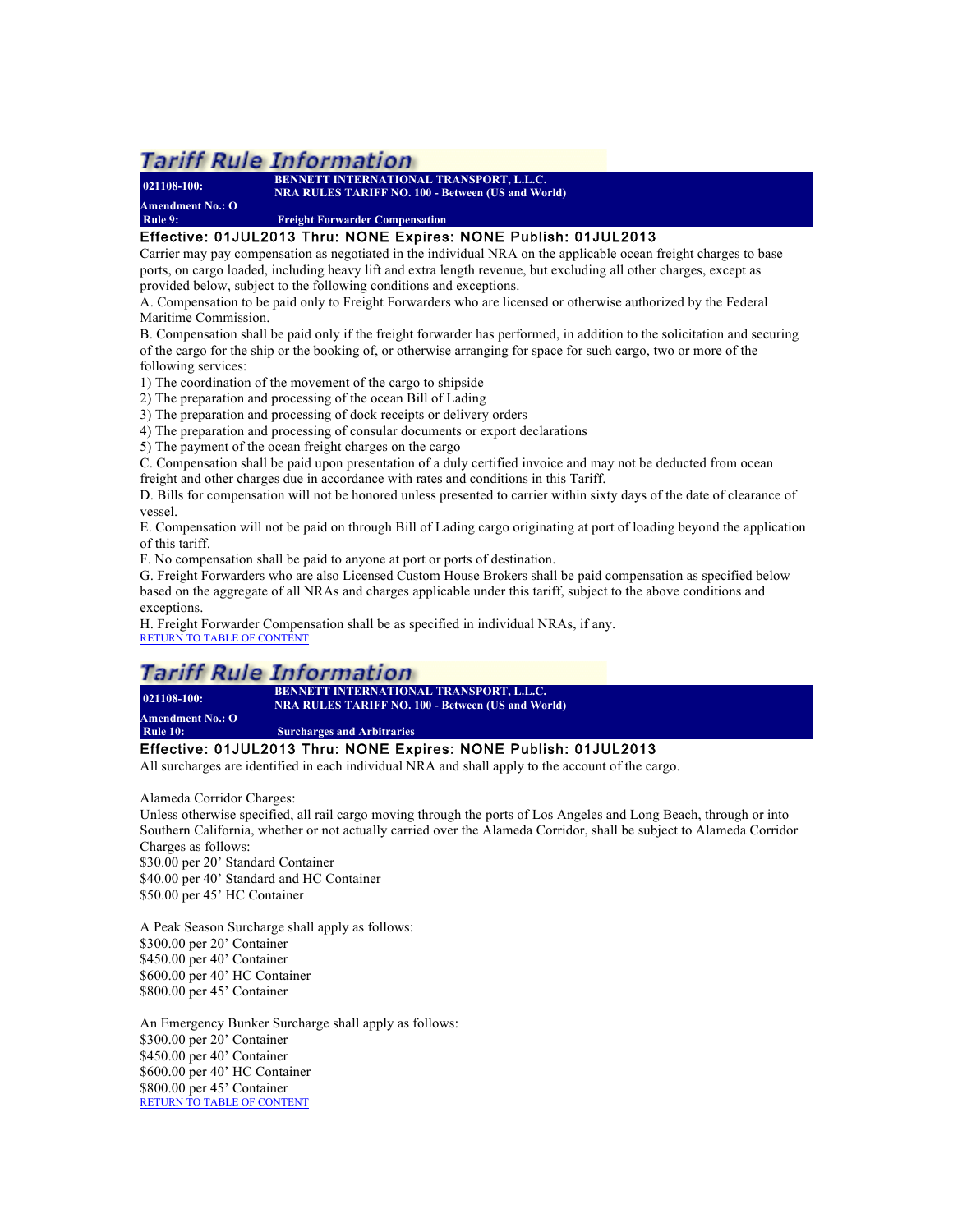**021108-100: BENNETT INTERNATIONAL TRANSPORT, L.L.C. Amendment No.: O**

**NRA RULES TARIFF NO. 100 - Between (US and World)**

**Minimum Quantity Rates** 

Effective: 01JUL2013 Thru: NONE Expires: NONE Publish: 01JUL2013

When two or more NRAs are named for the same commodity over the same route and under similar conditions, and the application is dependent upon the quantity of the commodity shipped, the total freight charges assessed against the shipment may not exceed the total charges computed for a larger quantity, if the NRA specifying a required minimum quantity either weight or measurement per container or in containers and if the minimum set forth is met or exceeded. At the shipper's option, a quantity less than the minimum level may be freighted at the lower NRA if, the weight or measurement declared for rating purposes is increased to the minimum level. RETURN TO TABLE OF CONTENT

### Tariff Rule Information

**021108-100: BENNETT INTERNATIONAL TRANSPORT, L.L.C. NRA RULES TARIFF NO. 100 - Between (US and World)**

**Amendment No.: O Rule 12:** Ad Valorem Rates

#### Effective: 01JUL2013 Thru: NONE Expires: NONE Publish: 01JUL2013

A. The liability of the Carrier as to the value of shipments at the NRAs herein provided shall be determined in accordance with the clauses of the Carrier's regular Bill of Lading form attached in rule 8-10.

B. If the Shipper desires to be covered for a valuation in excess of that allowed by the Carrier's regular Bill of Lading form, the Shipper must so stipulate in Carrier's Bill of Lading covering such shipments and such additional liability only will be assumed by the Carrier at the request of the Shipper and upon payment of an additional charge based on the total declared valuation in addition to the stipulated NRAs applying to the commodities shipped as specified herein. C. Where value is declared on any piece or package in excess of the Bill of Lading limit of value of \$500.00 the Ad Valorem rate, specifically provided against the item, shall be five (5%) percent of the value declared in excess of the said Bill of Lading limit of value and is in addition to the base NRA. RETURN TO TABLE OF CONTENT

### *Tariff Rule Information*

**021108-100: BENNETT INTERNATIONAL TRANSPORT, L.L.C. NRA RULES TARIFF NO. 100 - Between (US and World)**

**Amendment No.: O Rule 13: Transshipment**

#### Effective: 01JUL2013 Thru: NONE Expires: NONE Publish: 01JUL2013

Not Applicable. RETURN TO TABLE OF CONTENT

### Tariff Rule Information

**021108-100: BENNETT INTERNATIONAL TRANSPORT, L.L.C. NRA RULES TARIFF NO. 100 - Between (US and World)**

#### **Amendment No.: O Co-Loading in Foreign Commerce**

#### Effective: 01JUL2013 Thru: NONE Expires: NONE Publish: 01JUL2013

(1) The Carrier from time to time tenders cargo for co-loading.

(2) From time-to-time, Carrier enters into carrier-to-carrier relationships for co-loading of cargo with the following licensed/registered NVOCCs:

(3) If Carrier enters into a co-loading arrangement which results in a shipper-to-carrier relationship as a tendering NVOCC Carrier shall be responsible to pay any charges for the transportation of the cargo.

(4) A shipper-to-carrier relationship shall be presumed to exist where Carrier issues a bill of lading to the tendering NVOCC for carriage of the co-loaded cargo unless Carrier and the tendering NVOCC enter a Carrier-to-Carrier Agreement in which case the presumption of a formation of a Carrier to Shipper relationship is rebutted. Carrier's NRA procedures shall be applicable to all co-loading NVOCCs tendering cargo to Carrier as a shipper.

(5) Carrier as part of the NRA process shall annotate in a clear and legible manner on each bill of lading where the identity of any other NVOCC may be located in its Rules Tariff to which the shipment has been tendered for coloading.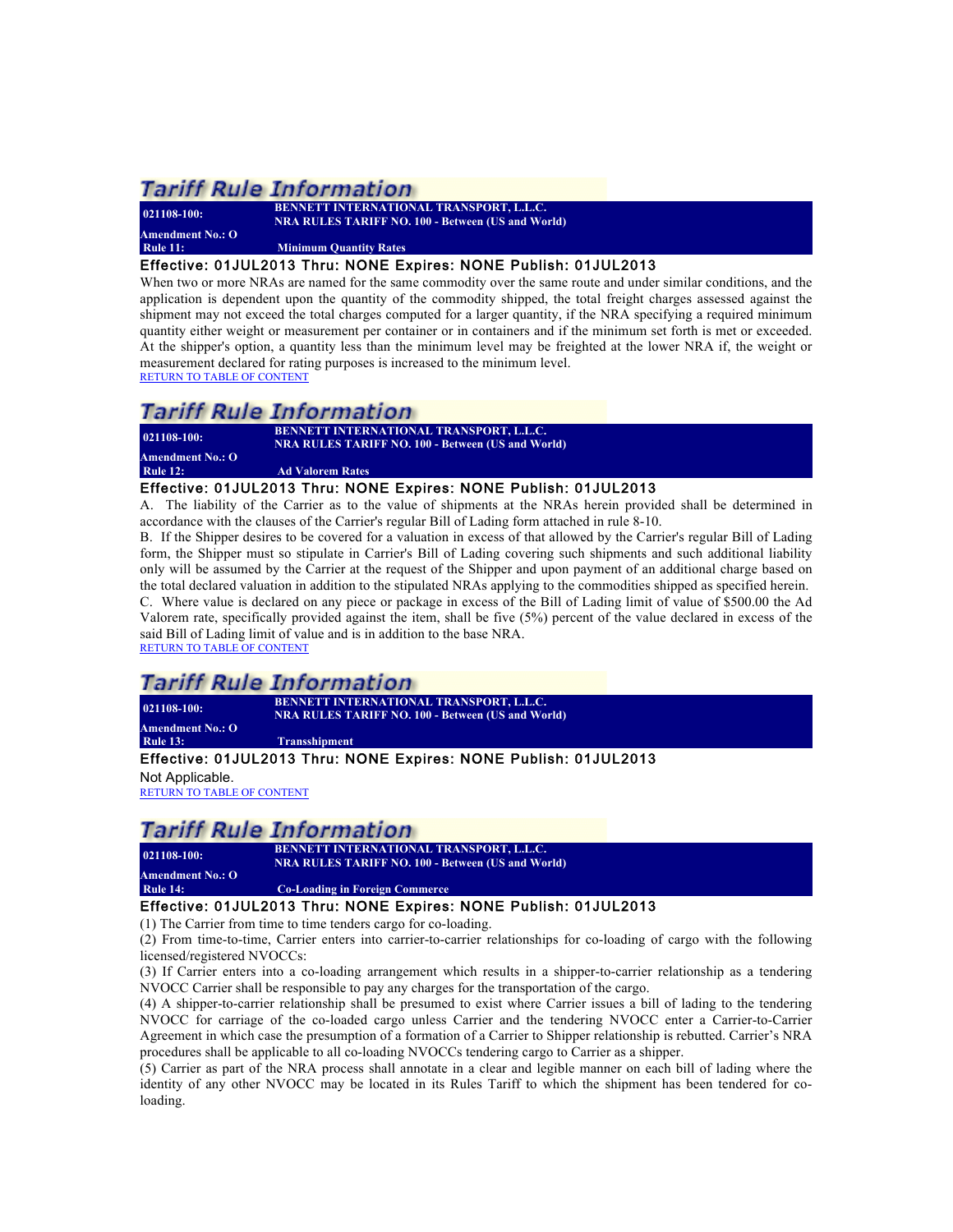(6) Co-loading rates. If cargo is accepted by Carrier from another NVOCC which tenders that cargo in the capacity of a shipper, NRA procedures shall apply.<br>RETURN TO TABLE OF CONTENT

### Tariff Rule Information

| 021108-100:                            |  |
|----------------------------------------|--|
| <b>Amendment No.: O</b>                |  |
| $\mathbf{m}$ $\mathbf{r}$ $\mathbf{r}$ |  |

**021108-100: BENNETT INTERNATIONAL TRANSPORT, L.L.C. NRA RULES TARIFF NO. 100 - Between (US and World)**

**Rule 15: Open Rates in Foreign Commerce**

Effective: 01JUL2013 Thru: NONE Expires: NONE Publish: 01JUL2013

Not Applicable. RETURN TO TABLE OF CONTENT

### Tariff Rule Information

**Amendment No.: O**

**021108-100: BENNETT INTERNATIONAL TRANSPORT, L.L.C. NRA RULES TARIFF NO. 100 - Between (US and World)**

**Rule 16: Hazardous Cargo**

#### Effective: 01JUL2013 Thru: NONE Expires: NONE Publish: 01JUL2013

A) All commodities which the office of the Federal Register in their publication entitled "Code of Federal Regulations (46 CFR 146.01-1) - Transportation or Storage of Explosives or other Dangerous Articles or Substances, and Combustible Liquids on board Vessels" prescribed to be carried on cargo vessels on deck only, either in the open or under cover, shall be charged the Dangerous or Hazardous Cargo, NRA; except where a specific NRA is provided for in this tariff.

B) Shipments of inflammable and hazardous cargo referred to in this rule are subject to special booking and shall be delivered at destination in accordance with regulations promulgated by Port Authorities and at the risk and expense of the consignee and/or owners of the goods.

C) The transportation of explosives, will be governed by the United States Code of Federal Regulations, i.e. CFR Titles 49, Shipping Parts 100-199 as revised or superseding regulations, and to the extent applicable, the International Maritime Dangerous Goods Code (IMCO) published by the Inter-Governmental Maritime Consultative Organization 101-103 Piccadilly, London, WIV, OAE, England as listed below:

- 1 Explosives
- 2 Gasses; Compressed, liquefied or dissolved under pressure; Inflammable Liquids; Inflammable Solids
- 5 Oxidizing Substances and organic peroxide
- 4 Poison and infectious substance
- 5 Radioactive substance
- 6 Corrosives

7 - Agent Thomas A. Phemister, Water Carrier Tariff No. 32 ICC No. 32, FMC 27 (Dangerous Articles Tariff) 8 - Agent Thomas A. Phemister's Bureau of Explosives Tariff No. B.O.E. - 600, ICC No. B.O.E. - 600, FMC F No. 2B RETURN TO TABLE OF CONTENT

### Tariff Rule Information

**Amendment No.: O**

**021108-100: BENNETT INTERNATIONAL TRANSPORT, L.L.C. NRA RULES TARIFF NO. 100 - Between (US and World)**

**Green Salted Hides in Foreign Commerce** 

#### Effective: 01JUL2013 Thru: NONE Expires: NONE Publish: 01JUL2013

Not Applicable.

RETURN TO TABLE OF CONTENT

### Tariff Rule Information

**021108-100: BENNETT INTERNATIONAL TRANSPORT, L.L.C. NRA RULES TARIFF NO. 100 - Between (US and World)**

**Amendment No.: O Rule 18: Returned Cargo in Foreign Commerce**

#### Effective: 01JUL2013 Thru: NONE Expires: NONE Publish: 01JUL2013

Not Applicable.

RETURN TO TABLE OF CONTENT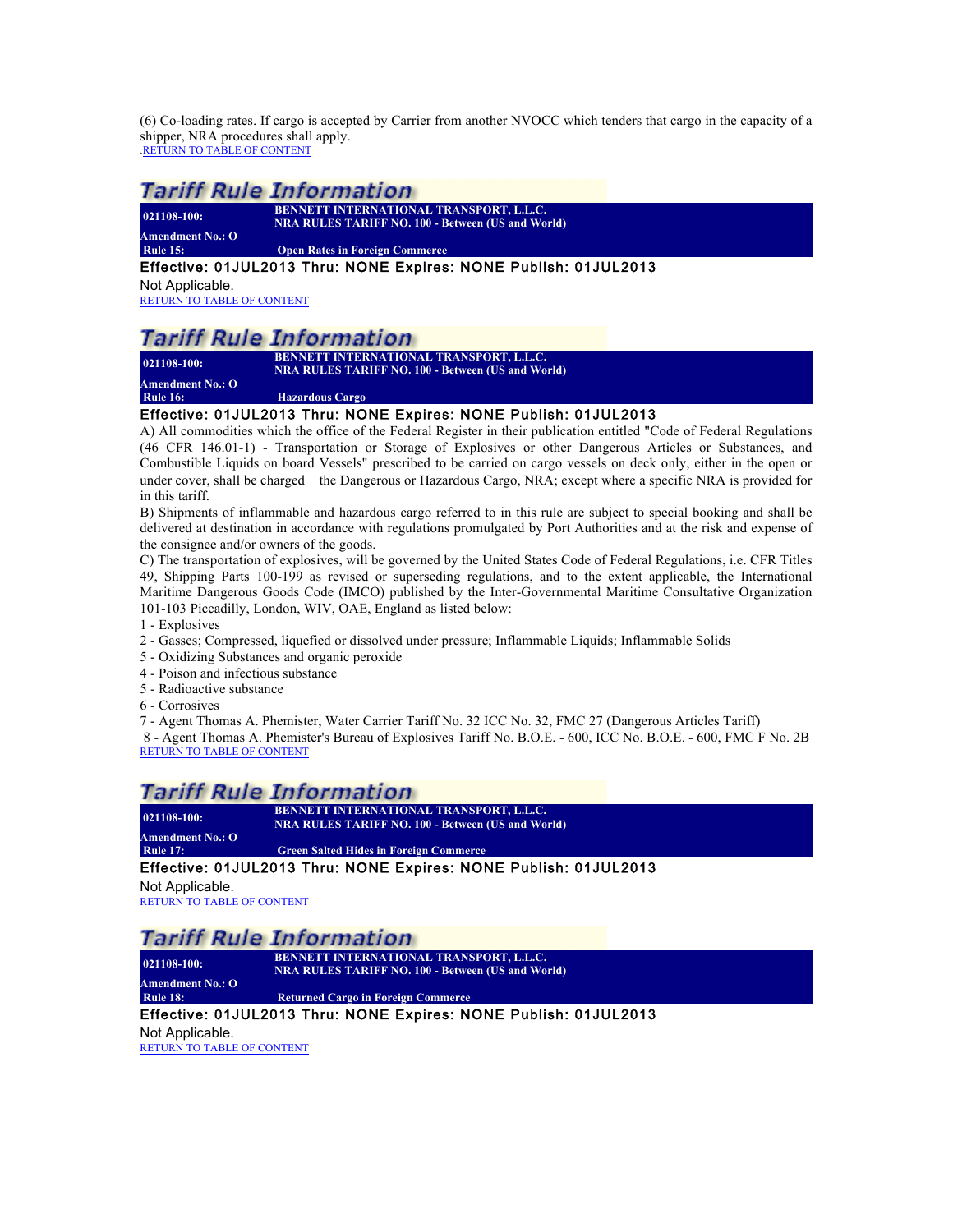**Amendment No.: O**

**021108-100: BENNETT INTERNATIONAL TRANSPORT, L.L.C. NRA RULES TARIFF NO. 100 - Between (US and World)**

**Rule 19: Shippers Requests in Foreign Commerce**

#### Effective: 01JUL2013 Thru: NONE Expires: NONE Publish: 01JUL2013

Shipper request or complaints (including request for adjustment in NRAs, tariff interpretation), must be made in writing and addressed to the carrier as shown on the Title Page and/or Tariff Record. RETURN TO TABLE OF CONTENT

### Tariff Rule Information

**021108-100: BENNETT INTERNATIONAL TRANSPORT, L.L.C. NRA RULES TARIFF NO. 100 - Between (US and World)**

**Amendment No.: O**

**Rule 20: Overcharge Claims** Effective: 01JUL2013 Thru: NONE Expires: NONE Publish: 01JUL2013

A. Bill of Lading Commodity Description

Description of commodities on all Bills of Lading (which shall be verified by a comparison with the description of the corresponding customs declaration) shall determine the NRA to be applied. The Bill of Lading description shall be subject to correction in the event of mis-declaration of commodity.

B. Overcharges

For purpose of uniformity in handling claims for excess measurements, refunds will only be made as follows:

- 1. Where an error has been made by the dock in calculation of measurements.
- 2. Against re-measurement at port of loading prior to vessel's departure.
- 3. Against re-measurement by vessel's agent at destination.
- 4. By joint re-measurement of vessel's agent and consignee.
- 5. By re-measurement of a marine surveyor when requested by vessel's agent.
- 6. Re-measurement fees and cable expenses in all cases to be paid by party at fault.

In cases of claims by shipper of overcharge in weight certified invoice or weighers certificate to be considered evidence of proper weight. Written claims for adjustment will be acknowledged by the carrier within twenty (20) days of receipt by written notice to the claimant of the tariff provisions actually applied and the claimant's rights under the Shipping Act of 1984.

Claims seeking the refund of freight overcharges may be filed in the form of a complaint with the Federal Maritime Commission, Washington, D.C, 20573, within three years of the date of cause of action occurs. RETURN TO TABLE OF CONTENT

### **Tariff Rule Information**

**021108-100: BENNETT INTERNATIONAL TRANSPORT, L.L.C. NRA RULES TARIFF NO. 100 - Between (US and World)**

**Amendment No.: O Use of Carrier Equipment** 

### Effective: 01JUL2013 Thru: NONE Expires: NONE Publish: 01JUL2013

Carrier does not own or lease equipment. When equipment is provided to shippers and/or consignees by Vessel Operating Common Carriers (VOCCs) the VOCC, either directly or via the carrier, provisions as published by the VOCC in its FMC tariff will be for the account of the cargo.

RETURN TO TABLE OF CONTENT

### Tariff Rule Information

**021108-100: BENNETT INTERNATIONAL TRANSPORT, L.L.C. NRA RULES TARIFF NO. 100 - Between (US and World) Amendment No.: O Automobile Rates in Domestic Offshore Commerce** 

Effective: 01JUL2013 Thru: NONE Expires: NONE Publish: 01JUL2013

Not Applicable. RETURN TO TABLE OF CONTENT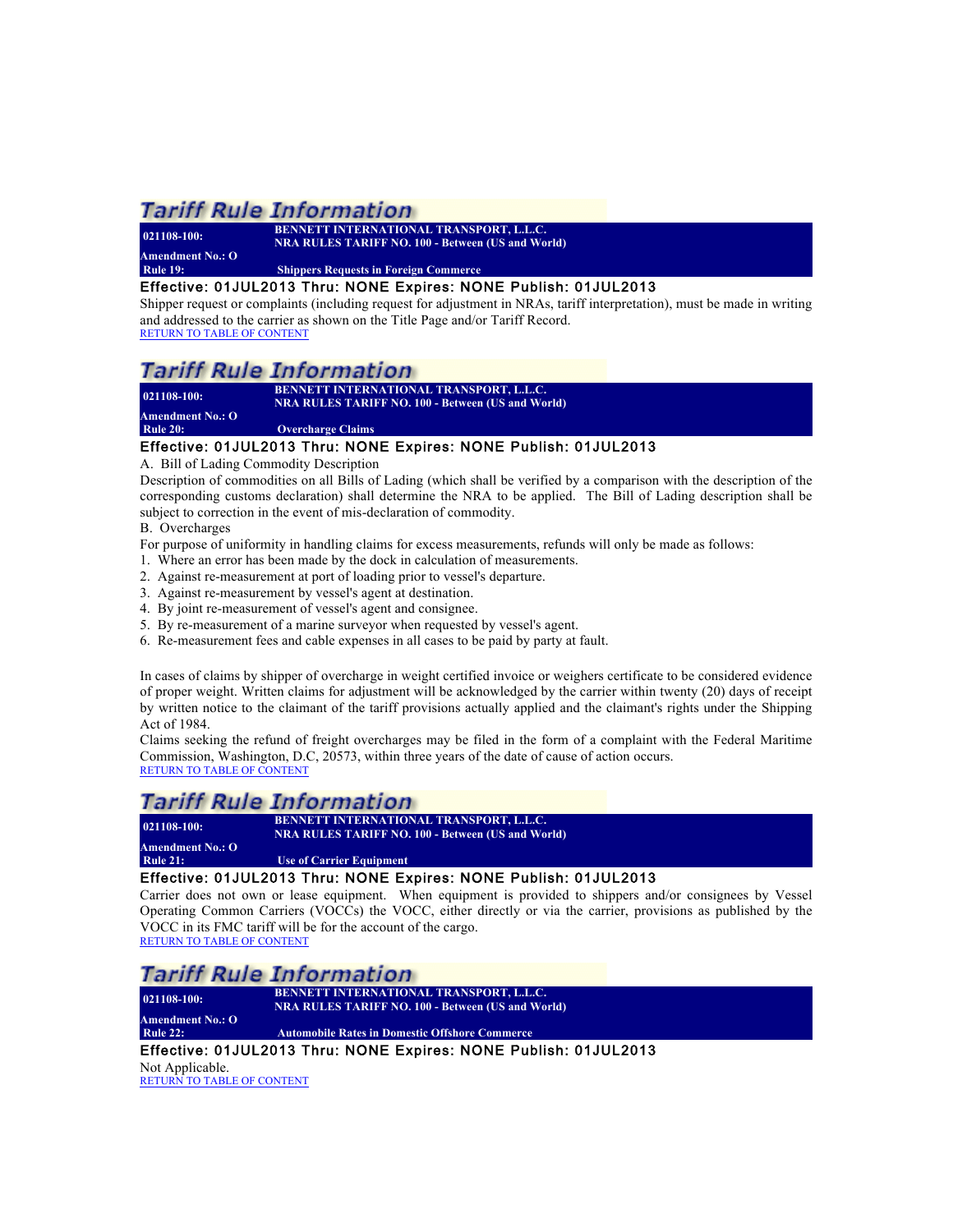| $021108 - 100$ : | <b>BENNETT INTERNATIONAL TRANSPORT, L.L.C.</b><br><b>NRA RULES TARIFF NO. 100 - Between (US and World)</b> |
|------------------|------------------------------------------------------------------------------------------------------------|
| Amendment No.: O |                                                                                                            |
| <b>Rule 23:</b>  | <b>Carrier Terminal Rules and Charges</b>                                                                  |

#### Effective: 01JUL2013 Thru: NONE Expires: NONE Publish: 01JUL2013

Carrier does not operate terminals at origin or destination. Except as otherwise provided in each individual NRA, all shipments will be subject to the origin and destination terminal and local charges assessed by the underlying ocean carrier, including demurrage charges, whose vessel will be clearly identified on bills of lading. RETURN TO TABLE OF CONTENT

### Tariff Rule Information

**021108-100: BENNETT INTERNATIONAL TRANSPORT, L.L.C. NRA RULES TARIFF NO. 100 - Between (US and World)**

**Amendment No.: O Destination Terminal Handling Charges** 

#### Effective: 01JUL2013 Thru: NONE Expires: NONE Publish: 01JUL2013

In destination countries where DTHC are required to be prepaid Carrier shall require the same prior to shipment. RETURN TO TABLE OF CONTENT

### *Tariff Rule Information*

| $021108 - 100$ : | <b>BENNETT INTERNATIONAL TRANSPORT, L.L.C.</b><br>NRA RULES TARIFF NO. 100 - Between (US and World) |
|------------------|-----------------------------------------------------------------------------------------------------|
| Amendment No.: O |                                                                                                     |

**Rule 24: NVOCCs in Foreign Commerce: Bonds and Agents**

#### Effective: 01JUL2013 Thru: NONE Expires: NONE Publish: 01JUL2013

#### A. Bonding of NVOCC

1. Carrier has furnished the Federal Maritime Commission a bond in the amount required by 46 CFR §§ 515, 521 to ensure the financial responsibility of Carrier for the payment of any judgment for damages or settlement arising from its transportation related activities or order for reparations issued pursuant to Section 11 of the Shipping Act, 1984 or penalty assessed pursuant to Section 13 of the Act.

#### 2. **Bond No. 570285**

3. Issued By: American Alternative Insurance Corporation

555 College Road East

Princeton, New Jersey 08543

Tel : 800-305-4954

B. Agent for Service of Process

1. Carrier's legal agent for the service of judicial and administrative process, including subpoenas is not applicable. Carrier is domiciled in the U.S. (See Title Page and/or Tariff Record).

2. In any instance in which the Carrier cannot be served because of death, disability or unavailability, the Secretary of the Federal Maritime Commission will be deemed to be the Carrier's legal agent for service of process.

3. Service of administrative process, other hand subpoenas, may be affected upon the Carrier by mailing a copy of the documents to be served by certified or registered mail, return receipt requested.

### RETURN TO TABLE OF CONTENT

### **Tariff Rule Information**

**021108-100: BENNETT INTERNATIONAL TRANSPORT, L.L.C. NRA RULES TARIFF NO. 100 - Between (US and World) Amendment No.: O Certification of Shipper Status in Foreign Commerce** 

### Effective: 01JUL2013 Thru: NONE Expires: NONE Publish: 01JUL2013

If the shipper or a member of a shipper's association tendering cargo to the Carrier is identified as an NVOCC, the carrier shall obtain documentation that the NVOCC has a tariff and a bond on file with the US Federal Maritime Commission as required by Sections 8 and 19 of the Shipping Acts of 1984 and 1998 before the Carrier accepts or transports cargo for the account of the NVOCC.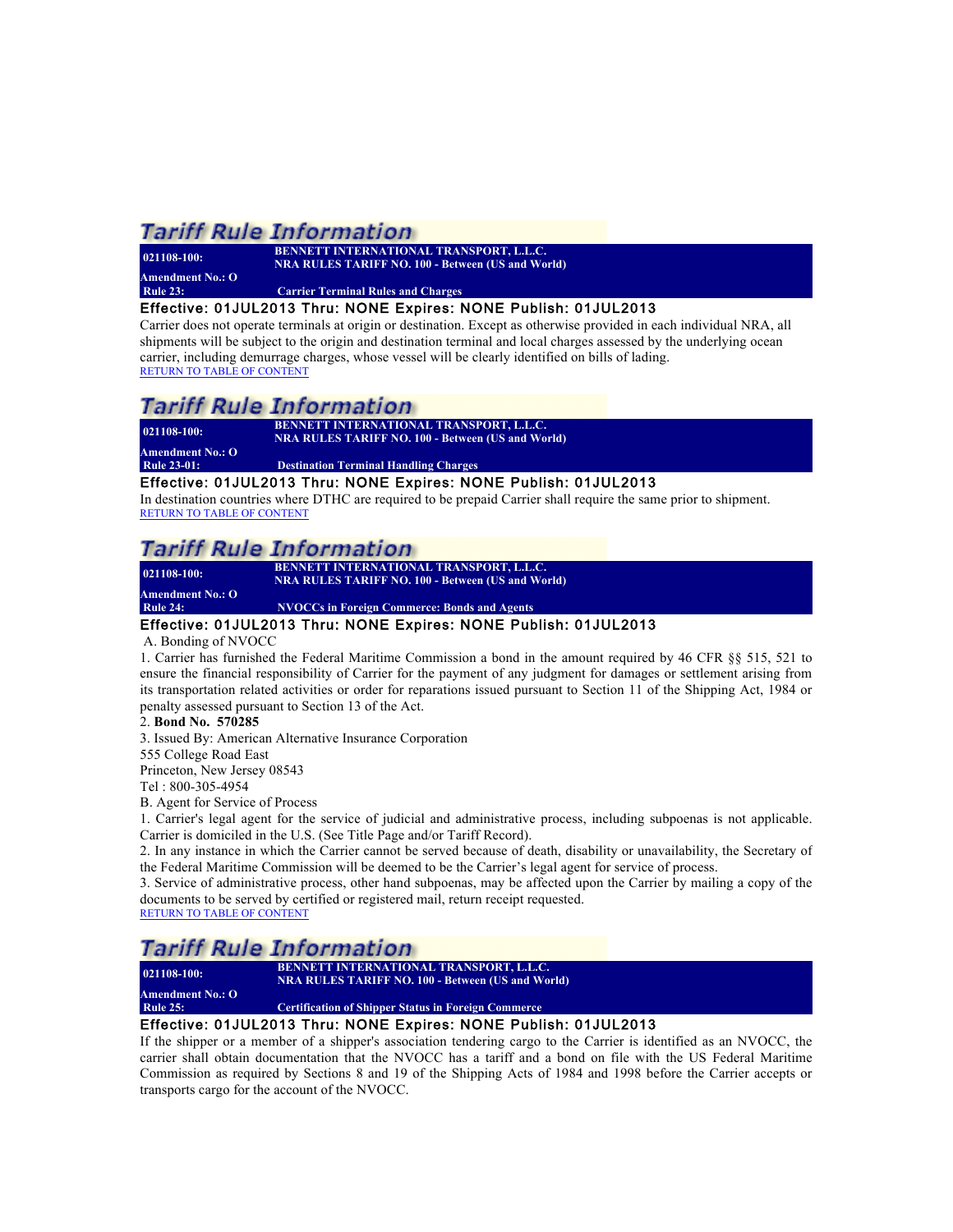A copy of the tariff rule published by the NVOCC and in effect under 46 CFR Part 520 and 532 will be accepted by the Carrier as documenting the NVOCC's compliance with the FMC tariff and bonding requirements of the Acts. RETURN TO TABLE OF CONTENT

### **Tariff Rule Information**

**021108-100: BENNETT INTERNATIONAL TRANSPORT, L.L.C. NRA RULES TARIFF NO. 100 - Between (US and World)**

**Amendment No.: O Rule 26:** 

Effective: 01JUL2013 Thru: NONE Expires: NONE Publish: 01JUL2013

RESERVED FOR FUTURE USE

RETURN TO TABLE OF CONTENT

### Tariff Rule Information

**021108-100: BENNETT INTERNATIONAL TRANSPORT, L.L.C.**

**NRA RULES TARIFF NO. 100 - Between (US and World)**

**Amendment No.: O Loyalty Contracts in Foreign Commerce** 

Effective: 01JUL2013 Thru: NONE Expires: NONE Publish: 01JUL2013

Not Applicable. RETURN TO TABLE OF CONTENT

### **Tariff Rule Information**

**Amendment No.: O**

**021108-100: BENNETT INTERNATIONAL TRANSPORT, L.L.C. NRA RULES TARIFF NO. 100 - Between (US and World)**

**Rule 28: Definitions**

#### Effective: 01JUL2013 Thru: NONE Expires: NONE Publish: 01JUL2013

**CARRIER** - means publishing carrier and/or inland U.S. Carriers.

**CONSIGNOR, CONSIGNEE OR SHIPPER** - include the authorized representatives or agents of such "consignor," "consignee," or "shipper."

**CONTAINER FREIGHT STATION (CFS)** - (Service Code S) -

a) At Origin - The location designated by the carrier where the carrier will receive cargo to be packed into containers by the carrier, or his agent.

b) At Destination - The location designated by the carrier for the delivery of containerized cargo to be unpacked from said containers.

**CONTAINER LOAD - (CL)** - Means all cargo tendered to carrier in shipper-loaded containers.

**CONTAINER YARD** - The term "Container Yard" (CY) (Service Code Y), means the location where carrier receives or delivers cargo in containers.

**CONTROLLED TEMPERATURE** - means the maintenance of a specific temperature or range of temperatures in carrier's trailers.

**DRY CARGO** - means cargo other than that requiring temperature control.

**IN PACKAGES** - shall include any shipping form other than "in bulk," "loose," "in glass or earthenware, not further packed in other containers" or "skids"

**KNOCKED DOWN (KD)** - means that an article must be taken apart, folded or telescoped in such a manner as to reduce its bulk at least 33 1/3 percent from its normal shipping cubage when set up or assembled.

**KNOCKED DOWN FLAT (KDF)** - means that an article must be taken apart, folded or telescoped in such a manner as to reduce its bulk at least 66 2/3 percent from its normal shipping cubage when set up or assembled.

**LESS THAN CONTAINER LOAD (LTL)** - means all cargo tendered to carrier not in shipper-loaded/stuffed containers.

**LOADING OR UNLOADING** - means the physical placing of cargo into or the physical removal of, cargo from containers.

**MIXED SHIPMENT** - means a shipment consisting of articles described in and rated under two or more NRAs.

**MOTOR CARRIER** - means U.S. Motor Carrier or Motor Carriers.

**NEGOTIATED RATE ARRANGEMENT (NRA)** - means the written and binding arrangement between an NRA shipper and eligible NVOCC to provide specific transportation service for a stated cargo quantity, from origin to destination on and after receipt of the cargo by the Carrier or its agent (originating carrier in the case of through Transportation).

**NESTED** - means that three or more different sizes of the article or commodity must be enclosed each smaller piece within the next larger piece or three or more of the articles must be placed one within the other so that each upper article will not project above the lower article more than one third of its height.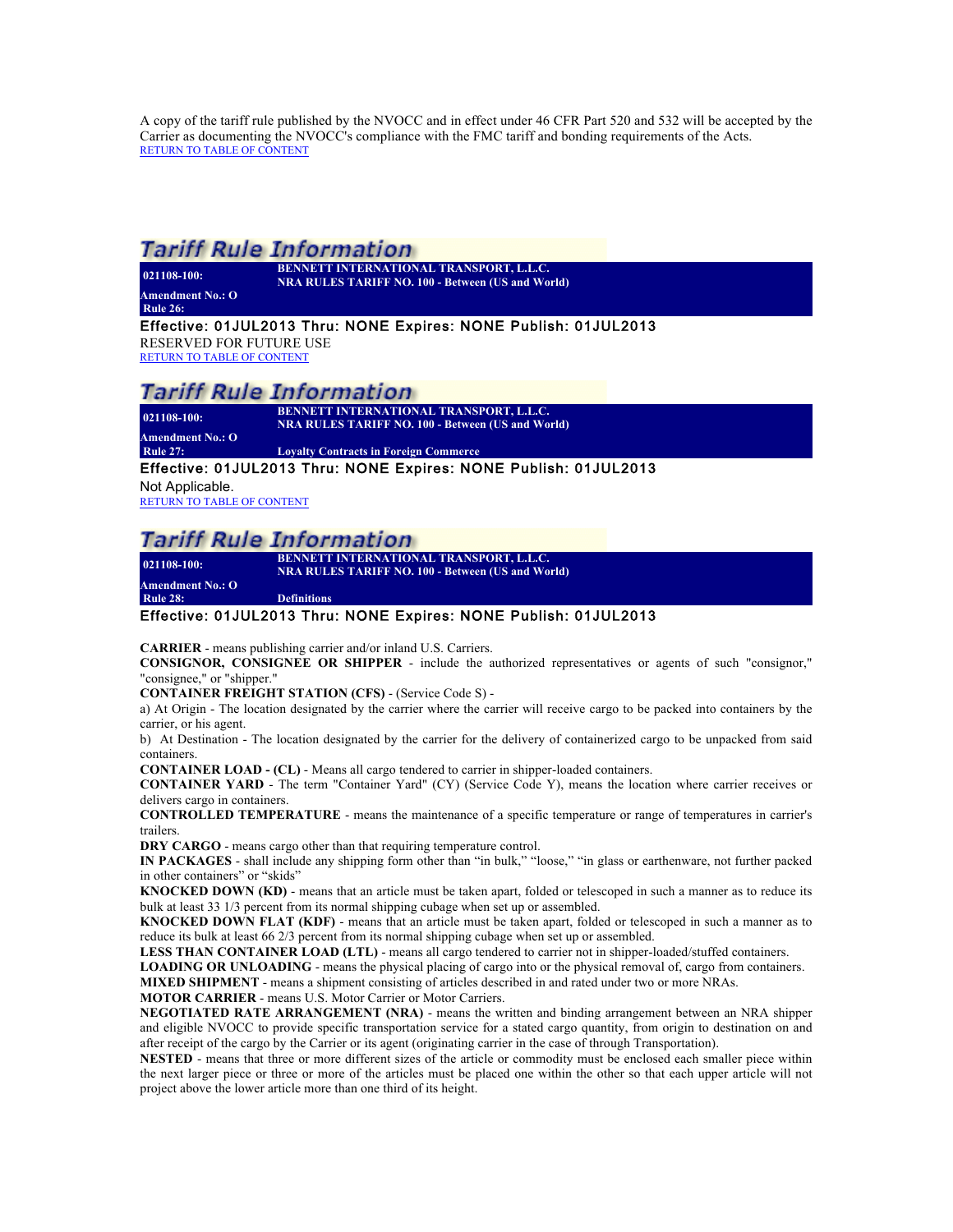**NESTED SOLID** - means that three or more of the articles must be placed one within or upon the other so that the outer side surfaces of the one above will be in contact with the inner side surfaces of the one below and each upper article will not project above the next lower article more than one-half inch.

**ONE COMMODITY** - means any or all of the articles described in any one-NRA.

**PACKING** - covers the actual placing of cargo into the container as well as the proper stowage and securing thereof within the container.

**PUBLISHING CARRIER** - means Bennett International Transport, L.L.C., a Non-Vessel Operating Common Carrier (NVOCC) licensed by the U.S. Federal Maritime Commission under FMC Organization No. 021108.

**RAIL CARRIER** - means U.S. rail carrier or rail carriers.

**SHIPMENT** - means a quantity of goods, tendered by one consignor on one bill of lading at one origin at one time in one or more containers for one consignee at one destination.

**STUFFING - UNSTUFFING** - means the physical placing of cargo into or the physical removal of cargo from carrier's containers.

**UNPACKING** - covers the removal of the cargo from the container as well as the removal of all securing material not constituting a part of the container.

RETURN TO TABLE OF CONTENT

# **Tariff Rule Information**

| 021108-100:                                                      | BENNETT INTERNATIONAL TRANSPORT, L.L.C.                  |             |                                     |  |  |  |  |
|------------------------------------------------------------------|----------------------------------------------------------|-------------|-------------------------------------|--|--|--|--|
| <b>Amendment No.: O</b>                                          | <b>NRA RULES TARIFF NO. 100 - Between (US and World)</b> |             |                                     |  |  |  |  |
| <b>Rule 29:</b>                                                  | <b>ABBREVIATIONS, CODES AND SYMBOLS</b>                  |             |                                     |  |  |  |  |
| Effective: 01JUL2013 Thru: NONE Expires: NONE Publish: 01JUL2013 |                                                          |             |                                     |  |  |  |  |
| <b>EXPLANATION OF ABBREVIATIONS</b>                              |                                                          |             |                                     |  |  |  |  |
| A                                                                | Increase                                                 | <b>KDF</b>  | Knocked Down Flat                   |  |  |  |  |
| Ad Val                                                           | Ad Valorem                                               | Kilos       | Kilograms                           |  |  |  |  |
| AI                                                               | All Inclusive                                            | K/T         | Kilo Ton                            |  |  |  |  |
| ΒF                                                               | Board Foot or Board Feet                                 | LCL or LTL  | Less than Container Load            |  |  |  |  |
| B/L                                                              | <b>Bill of Lading</b>                                    | LS          | Lumpsum                             |  |  |  |  |
| BAF                                                              | <b>Bunker Adjustment Factor</b>                          | L/T         | Long Ton (2240 Lbs)                 |  |  |  |  |
| ΒM                                                               | <b>Board Measurement</b>                                 | M           | Measure                             |  |  |  |  |
| C                                                                | Change in tariff Item                                    | Max         | Maximum                             |  |  |  |  |
| CAF                                                              | Currency Adjustment Factor                               | MBF or MBM  | 1,000 Feet Board Measure            |  |  |  |  |
| CBM, CM or M3                                                    | Cubic Meter                                              | Min         | Minimum                             |  |  |  |  |
| CC                                                               | Cubic Centimeter                                         | MМ          | Millimeter                          |  |  |  |  |
| <b>CFS</b>                                                       | <b>Container Freight Station</b>                         | MOC         | Minimum Quantity Commitment         |  |  |  |  |
| <b>CFT</b>                                                       | Cubic Foot or Cubic Feet                                 | N/A         | Not Applicable                      |  |  |  |  |
| <b>CLD</b>                                                       | Chilled                                                  | <b>NRA</b>  | <b>Negotiated Rate Arrangements</b> |  |  |  |  |
| CМ                                                               | Centimeter                                               | <b>NSA</b>  | <b>NVOCC Service Arrangements</b>   |  |  |  |  |
| CU                                                               | Cubic                                                    | NHZ         | Non-Hazadous                        |  |  |  |  |
| <b>CWT</b>                                                       | Cubic Weight                                             | <b>NOS</b>  | Not otherwise specified             |  |  |  |  |
| CY                                                               | Container Yard                                           | <b>OT</b>   | Open Top                            |  |  |  |  |
| D                                                                | Door                                                     | P           | Pier                                |  |  |  |  |
| <b>DDC</b>                                                       | Destination Delivery Charge                              | Pkg         | Package or Packages                 |  |  |  |  |
| E                                                                | Expiration                                               | PRC         | People's Republic of China          |  |  |  |  |
| EТ                                                               | <b>Essential Terms</b>                                   | <b>PRVI</b> | Puerto Rico and U.S. Virgin Islands |  |  |  |  |
| Etc                                                              | Et Cetera                                                | R           | Reduction                           |  |  |  |  |
| FAK                                                              | Freight All Kinds                                        | RE          | Reefer / Refrigerated               |  |  |  |  |
| FAS                                                              | Free Alongside Ship                                      | R/T         | Revenue Ton                         |  |  |  |  |
| FB                                                               | Flat Bed                                                 | <b>RY</b>   | Rail Yard                           |  |  |  |  |
| FCL                                                              | <b>Full Container Load</b>                               | SL&C        | Shipper's Load and Count            |  |  |  |  |
| <b>FEU</b>                                                       | Forty Foot Equivalent Unit                               | Sq. Ft      | Square Foot or Square Feet          |  |  |  |  |
| FI                                                               | Free In                                                  | S/T         | Short Ton (2000 lbs.)               |  |  |  |  |
| <b>FIO</b>                                                       | Free In and Out                                          | SU or S/U   | Set Up                              |  |  |  |  |
| <b>FIOS</b>                                                      | Free In, Out and Stowed                                  | TEU         | Twenty Foot Equivalent Unit         |  |  |  |  |
| FО                                                               | Free Out                                                 | <b>THC</b>  | <b>Terminal Handling Charge</b>     |  |  |  |  |
| <b>FOB</b>                                                       | Free On Board                                            | TRC         | <b>Terminal Receiving Charge</b>    |  |  |  |  |
| <b>FMC</b>                                                       | Federal Maritime Commission                              | <b>USA</b>  | United States of America            |  |  |  |  |
| FR                                                               | <b>Flat Rack</b>                                         | <b>USD</b>  | United States Dollars               |  |  |  |  |
| Ft                                                               | Feet or Foot                                             | <b>VEN</b>  | Ventilated                          |  |  |  |  |
| GOH                                                              | Garment on Hanger                                        | VIZ         | Namely                              |  |  |  |  |
| H                                                                | House                                                    | <b>VOL</b>  | Volume                              |  |  |  |  |
| HAZ                                                              | Hazardous                                                | W           | Weight                              |  |  |  |  |
| Ι                                                                | New or Initial Tariff Matter                             | W/M         | Weight/Measure                      |  |  |  |  |
| K/D                                                              | Knocked Down                                             |             | RETURN TO TABLE OF CONTENT          |  |  |  |  |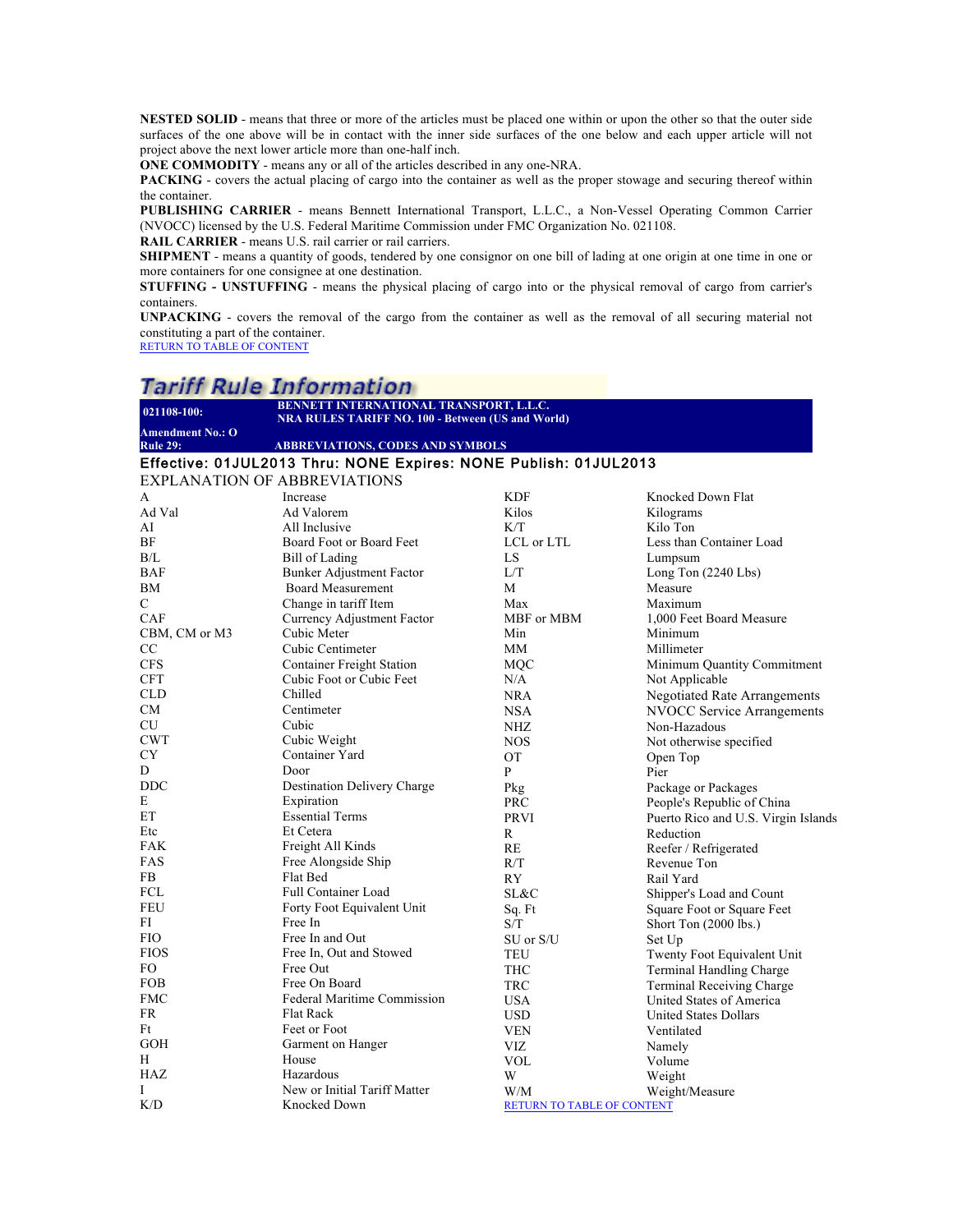**021108-100: BENNETT INTERNATIONAL TRANSPORT, L.L.C. NRA RULES TARIFF NO. 100 Amendment No.: O Access to Tariff Information** 

Effective: 01JUL2013 Thru: NONE Expires: NONE Publish: 01JUL2013

This tariff is published on the Internet web site of Bennett International Transport, L.L.C. at: www.bennettig.com Interested parties should contact Tricia Reynolds by email at tricia.reynolds@bennettig.com concerning access to

Carrier's tariff. Please refer to the tariff profile or title page for additional contact information. RETURN TO TABLE OF CONTENT

### **Tariff Rule Information**

**021108-100: BENNETT INTERNATIONAL TRANSPORT, L.L.C. NRA RULES TARIFF NO. 100 Amendment No.: O**

**Reserved for Future Use** 

Effective: 01JUL2013 Thru: NONE Expires: NONE Publish: 01JUL2013

Rules 31-200 reserved for future use. RETURN TO TABLE OF CONTENT